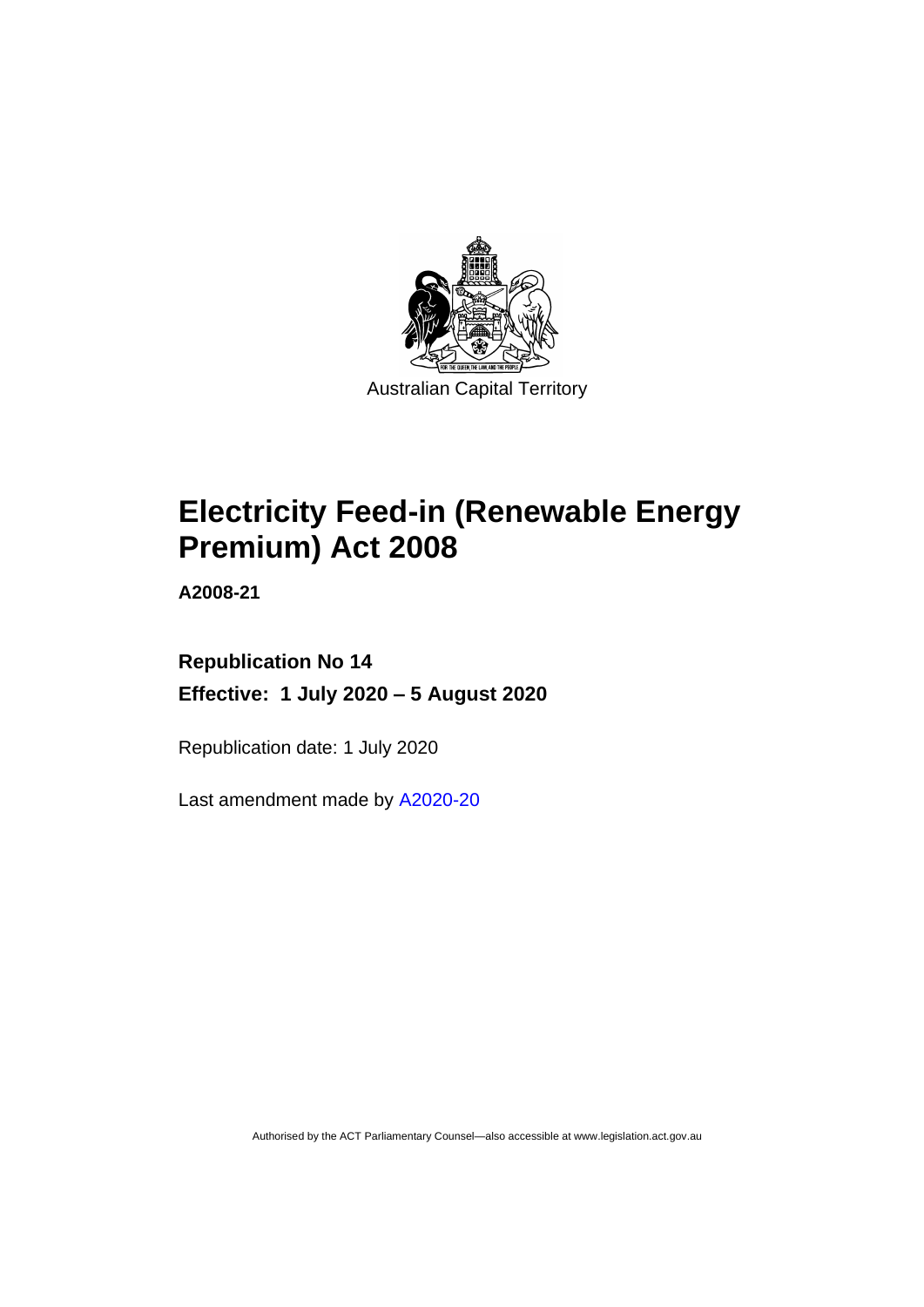#### **About this republication**

#### **The republished law**

This is a republication of the *Electricity Feed-in (Renewable Energy Premium) Act 2008* (including any amendment made under the *[Legislation Act 2001](http://www.legislation.act.gov.au/a/2001-14)*, part 11.3 (Editorial changes)) as in force on 1 July 2020*.* It also includes any commencement, amendment, repeal or expiry affecting this republished law to 1 July 2020.

The legislation history and amendment history of the republished law are set out in endnotes 3 and 4.

#### **Kinds of republications**

The Parliamentary Counsel's Office prepares 2 kinds of republications of ACT laws (see the ACT legislation register at [www.legislation.act.gov.au\)](http://www.legislation.act.gov.au/):

- authorised republications to which the *[Legislation Act 2001](http://www.legislation.act.gov.au/a/2001-14)* applies
- unauthorised republications.

The status of this republication appears on the bottom of each page.

#### **Editorial changes**

The *[Legislation Act 2001](http://www.legislation.act.gov.au/a/2001-14)*, part 11.3 authorises the Parliamentary Counsel to make editorial amendments and other changes of a formal nature when preparing a law for republication. Editorial changes do not change the effect of the law, but have effect as if they had been made by an Act commencing on the republication date (see *[Legislation Act 2001](http://www.legislation.act.gov.au/a/2001-14)*, s 115 and s 117). The changes are made if the Parliamentary Counsel considers they are desirable to bring the law into line, or more closely into line, with current legislative drafting practice.

This republication does not include amendments made under part 11.3 (see endnote 1).

#### **Uncommenced provisions and amendments**

If a provision of the republished law has not commenced, the symbol  $\mathbf{U}$  appears immediately before the provision heading. Any uncommenced amendments that affect this republished law are accessible on the ACT legislation register [\(www.legislation.act.gov.au\)](http://www.legislation.act.gov.au/). For more information, see the home page for this law on the register.

#### **Modifications**

If a provision of the republished law is affected by a current modification, the symbol  $\mathbf{M}$  appears immediately before the provision heading. The text of the modifying provision appears in the endnotes. For the legal status of modifications, see the *[Legislation](http://www.legislation.act.gov.au/a/2001-14)  Act [2001](http://www.legislation.act.gov.au/a/2001-14)*, section 95.

#### **Penalties**

At the republication date, the value of a penalty unit for an offence against this law is \$160 for an individual and \$810 for a corporation (see *[Legislation Act 2001](http://www.legislation.act.gov.au/a/2001-14)*, s 133).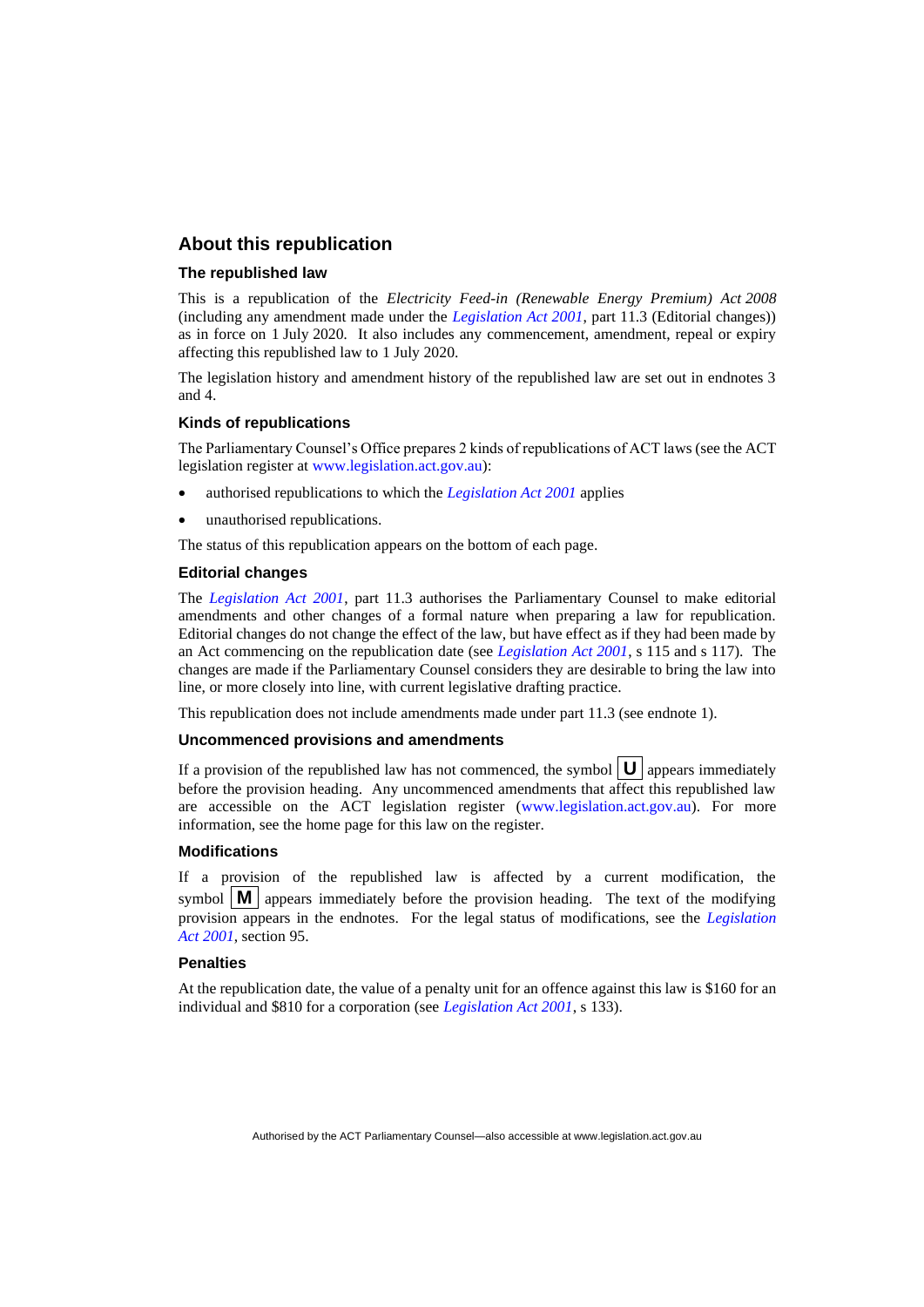

# **Electricity Feed-in (Renewable Energy Premium) Act 2008**

### **Contents**

| Part 1  | <b>Preliminary</b>                                                |                |
|---------|-------------------------------------------------------------------|----------------|
|         | Name of Act                                                       | 2              |
| 4       | Dictionary                                                        | $\overline{2}$ |
| 5       | <b>Notes</b>                                                      | $\overline{2}$ |
| 5AA     | Offences against Act—application of Criminal Code etc             | 3              |
| Part 1A | <b>Objects and important concepts</b>                             |                |
| 5A      | Objects of Act                                                    | 4              |
| 5B      | Meaning of renewable energy generator and renewable energy source | 4              |
| 5C      | Meaning of capacity                                               | 5              |
| 5D      | Meaning of medium renewable energy generator and micro renewable  |                |
|         | energy generator                                                  | 5              |

Page

| R <sub>14</sub> | Electricity Feed-in (Renewable Energy Premium) | contents 1 |
|-----------------|------------------------------------------------|------------|
| 01/07/20        | Act 2008                                       |            |
|                 | Effective: 01/07/20-05/08/20                   |            |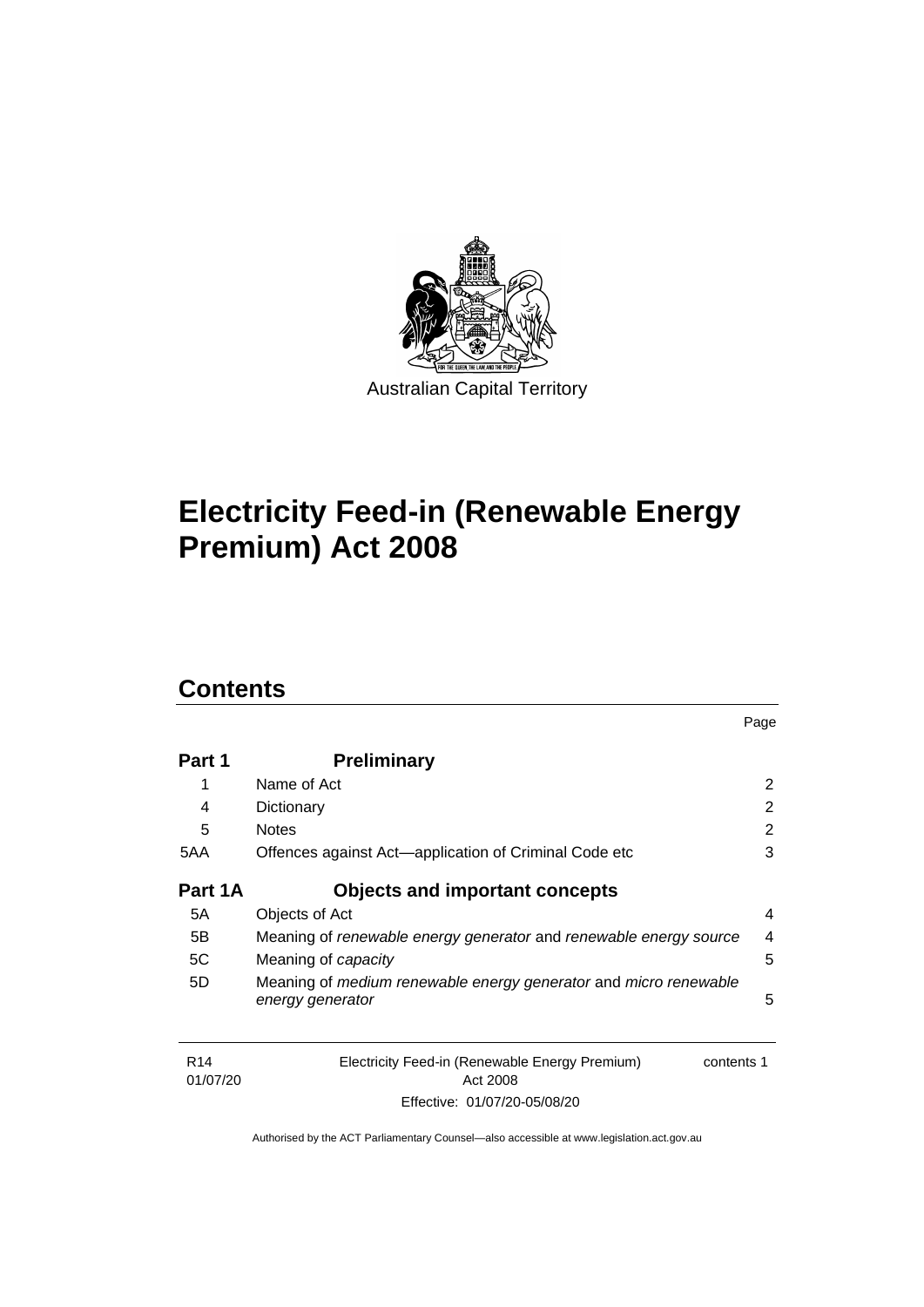| 5E                | Meaning of compliant                                            | Page<br>6                   |
|-------------------|-----------------------------------------------------------------|-----------------------------|
| 5F                | Meaning of eligible entity                                      | 7                           |
| Part 2            | Renewable energy—supply to electricity<br>network               |                             |
| 6                 | Feed-in from renewable energy generators to electricity network | 11                          |
| 6A                | What is the normal cost of electricity?                         | 12                          |
| $\overline{7}$    | Utility service                                                 | 12                          |
| 8                 | Payment for electricity from renewable energy generators        | 12                          |
| 8A                | Recovery of cost of renewable energy premium                    | 14                          |
| 9                 | Determination of percentages                                    | 14                          |
| Part 3            | Renewable energy premium-determination<br>of rate               |                             |
| 10                | Determination of premium rate                                   | 15                          |
| 11                | Premium rate-20 years                                           | 16                          |
| Part 3A           | <b>Reporting</b>                                                |                             |
| <b>11A</b>        | <b>Report by Minister</b>                                       | 19                          |
| 11B               | Electricity distributors to give information to Minister        | 19                          |
| 11C               | Audit of information given to Minister                          | 20                          |
| Part 4            | <b>Miscellaneous</b>                                            |                             |
| 12                | Regulation-making power                                         | 22                          |
| 13                | Review of operation of Act                                      | 22                          |
|                   |                                                                 |                             |
| <b>Dictionary</b> |                                                                 | 23                          |
| <b>Endnotes</b>   |                                                                 |                             |
| 1                 | About the endnotes                                              | 25                          |
| 2                 | Abbreviation key                                                | 25                          |
| 3                 | Legislation history                                             | 26                          |
| 4                 | Amendment history                                               | 29                          |
| 5                 | Earlier republications                                          | 32                          |
| contents 2        | Electricity Feed-in (Renewable Energy Premium)<br>Act 2008      | R <sub>14</sub><br>01/07/20 |

Effective: 01/07/20-05/08/20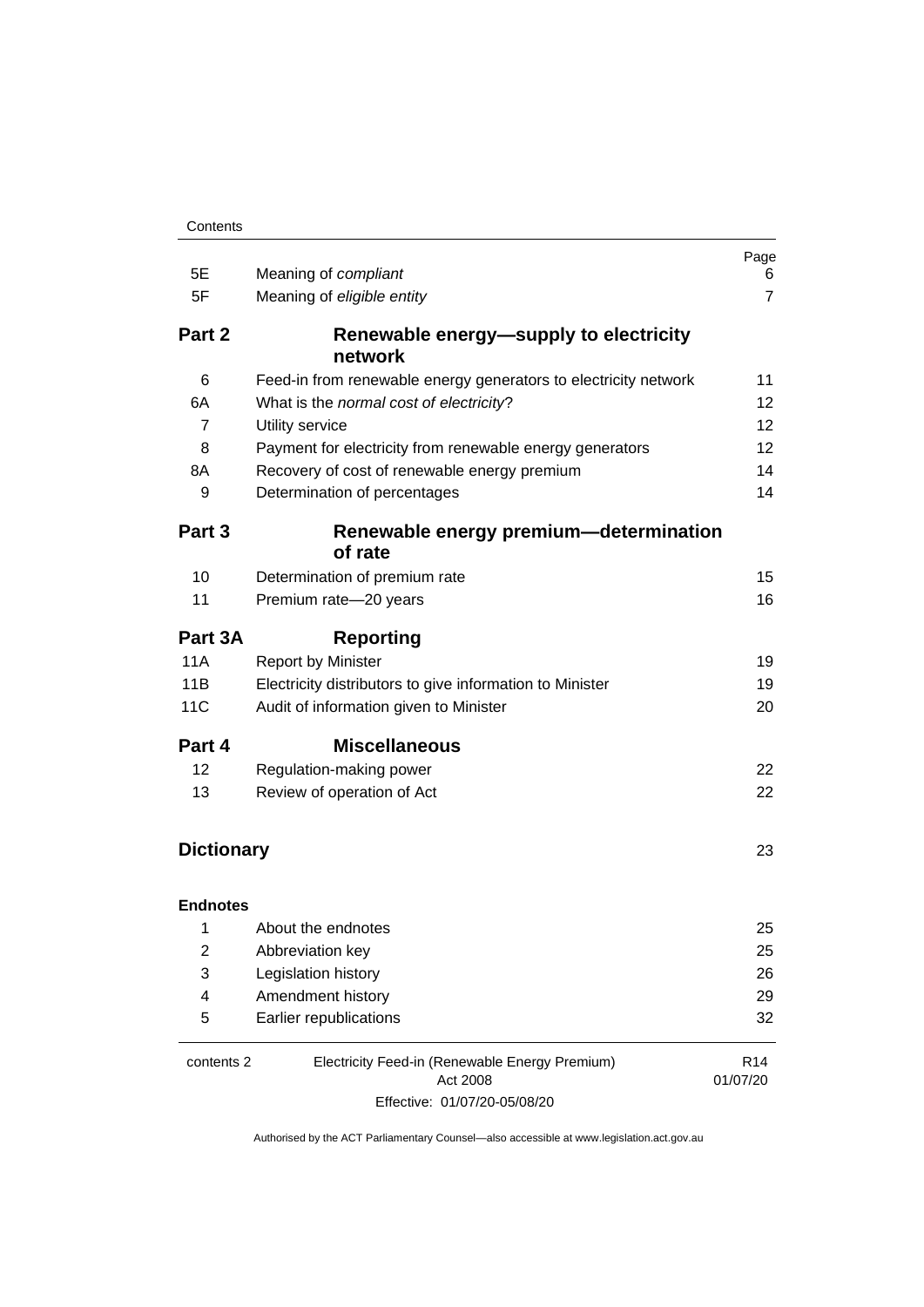**Contents** 

|                                               | Page |
|-----------------------------------------------|------|
| Expired transitional or validating provisions | 33   |

R14 01/07/20 Electricity Feed-in (Renewable Energy Premium) Act 2008 Effective: 01/07/20-05/08/20

contents 3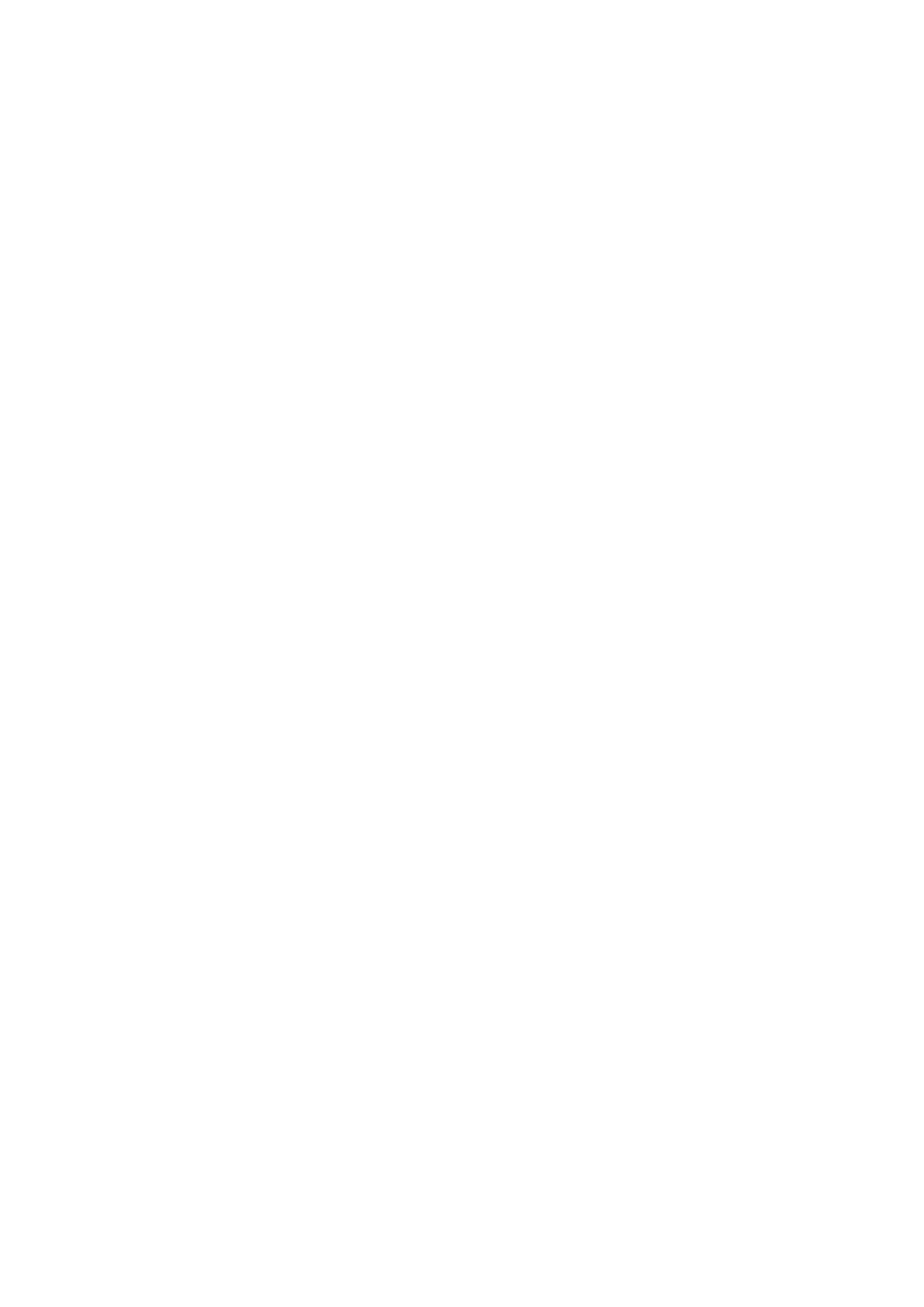

# **Electricity Feed-in (Renewable Energy Premium) Act 2008**

An Act about the supply of electricity from solar and other renewable energy sources to electricity distributors, and for other purposes

R14 01/07/20

֡֡֡

Electricity Feed-in (Renewable Energy Premium) Act 2008 Effective: 01/07/20-05/08/20

page 1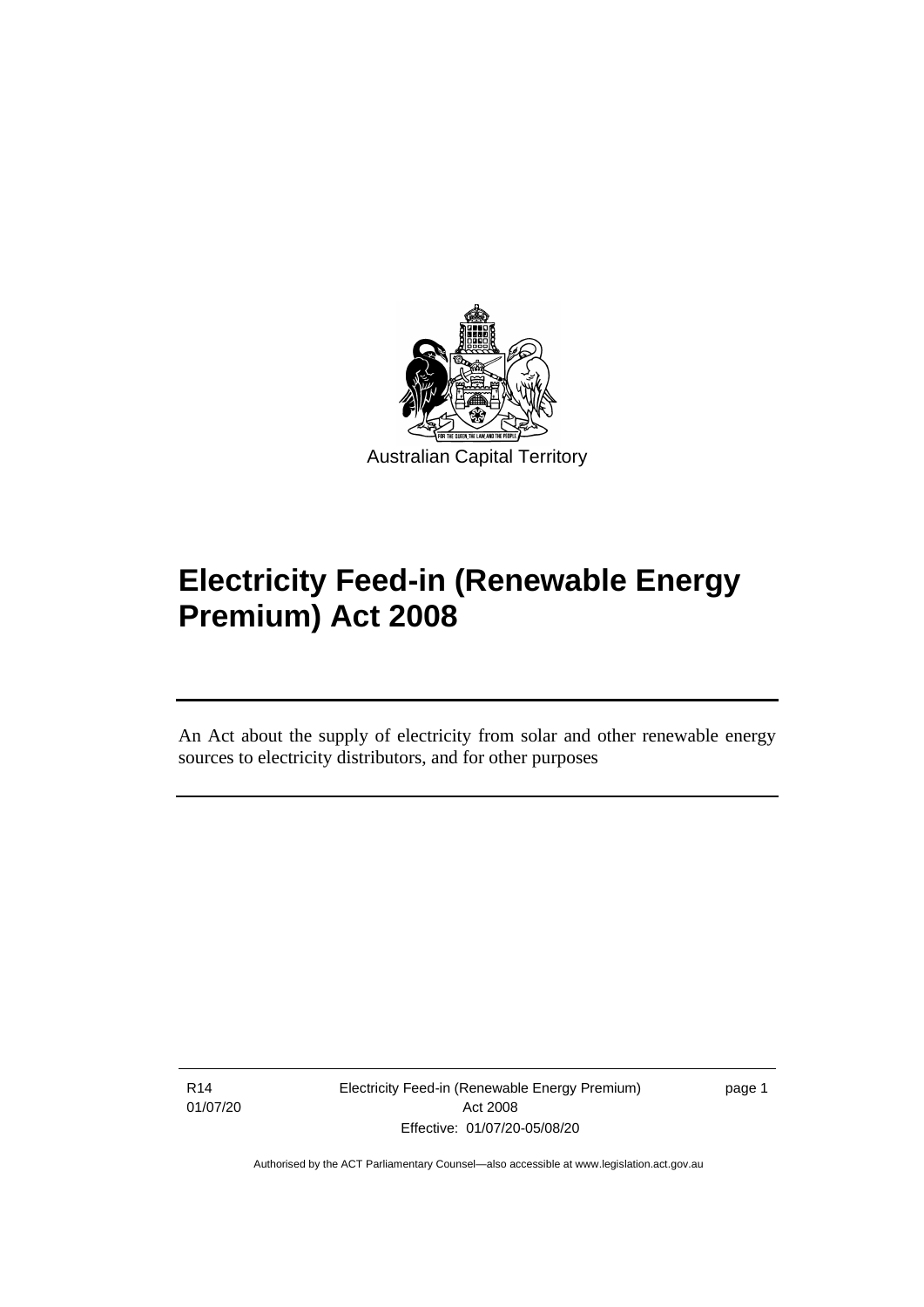#### **Part 1** Preliminary

Section 1

### <span id="page-7-0"></span>**Part 1 Preliminary**

#### <span id="page-7-1"></span>**1 Name of Act**

This Act is the *Electricity Feed-in (Renewable Energy Premium) Act 2008*.

#### <span id="page-7-2"></span>**4 Dictionary**

The dictionary at the end of this Act is part of this Act.

*Note 1* The dictionary at the end of this Act defines certain terms used in this Act, and includes references (*signpost definitions*) to other terms defined elsewhere.

> For example, the signpost definition '*electricity distributor*—see the *[Utilities Act 2000](http://www.legislation.act.gov.au/a/2000-65)*, dictionary.' means that the term 'electricity distributor' is defined in that dictionary and the definition applies to this Act.

*Note* 2 A definition in the dictionary (including a signpost definition) applies to the entire Act unless the definition, or another provision of the Act, provides otherwise or the contrary intention otherwise appears (see [Legislation Act,](http://www.legislation.act.gov.au/a/2001-14) s 155 and s 156 (1)).

#### <span id="page-7-3"></span>**5 Notes**

A note included in this Act is explanatory and is not part of this Act.

*Note* See the [Legislation Act,](http://www.legislation.act.gov.au/a/2001-14) s 127 (1), (4) and (5) for the legal status of notes.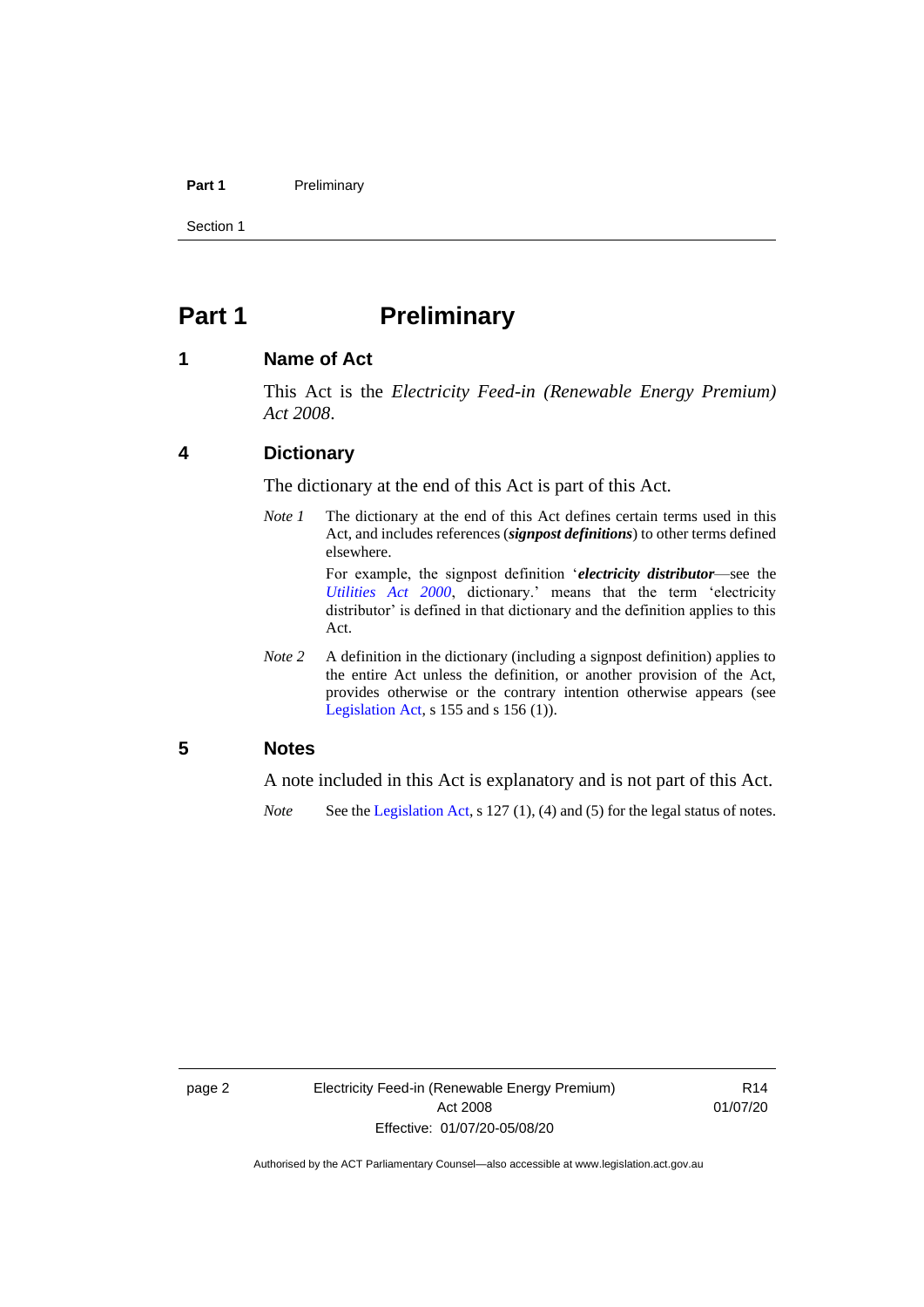#### <span id="page-8-0"></span>**5AA Offences against Act—application of Criminal Code etc**

*recklessness* and *strict liability*).

Other legislation applies in relation to offences against this Act.

#### *Note 1 Criminal Code* The [Criminal Code,](http://www.legislation.act.gov.au/a/2002-51) ch 2 applies to all offences against this Act (see Code, pt 2.1). The chapter sets out the general principles of criminal responsibility (including burdens of proof and general defences), and defines terms used for offences to which the Code applies (eg *conduct*, *intention*,

*Note 2 Penalty units*

The [Legislation Act,](http://www.legislation.act.gov.au/a/2001-14) s 133 deals with the meaning of offence penalties that are expressed in penalty units.

R14 01/07/20 Electricity Feed-in (Renewable Energy Premium) Act 2008 Effective: 01/07/20-05/08/20

page 3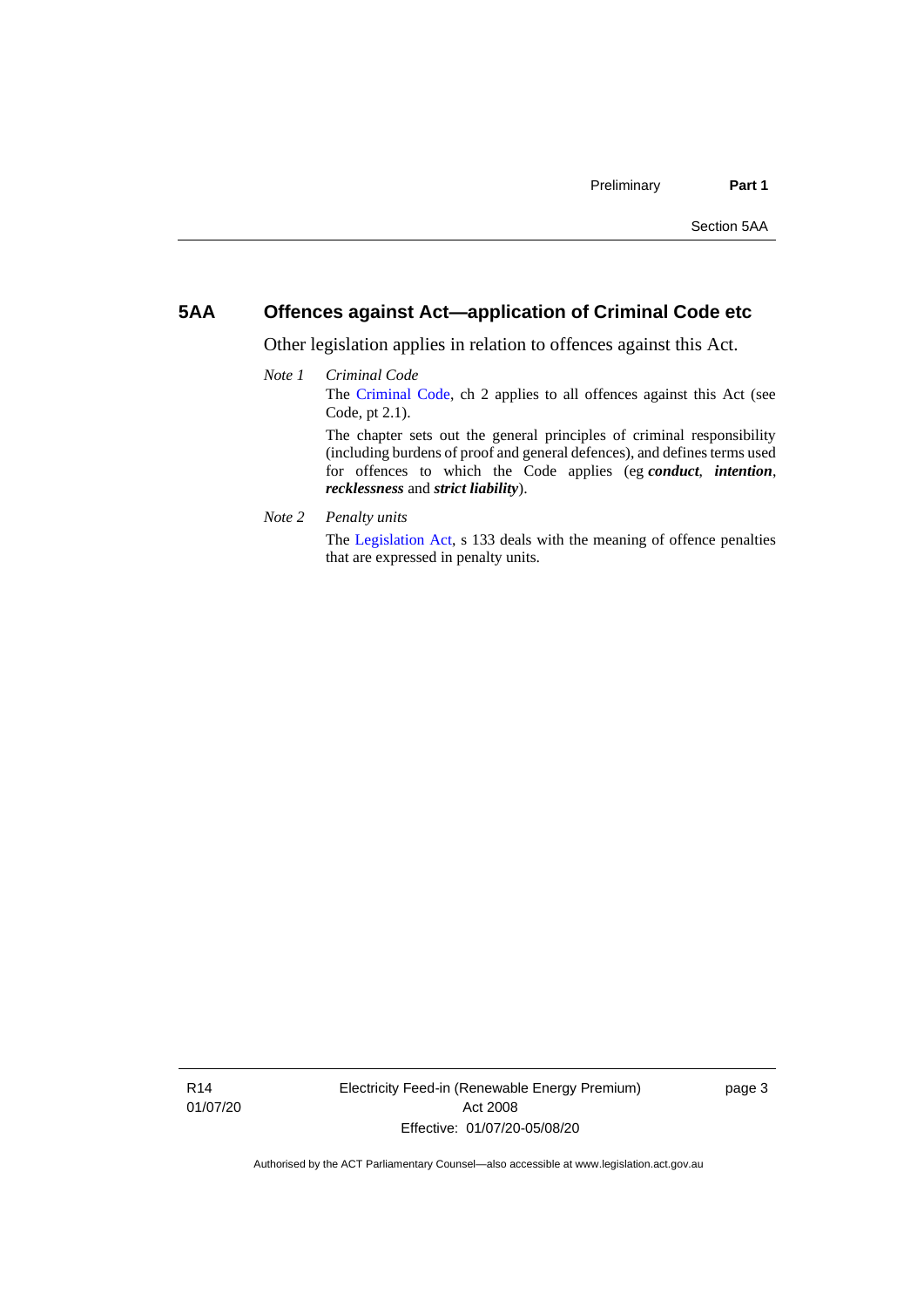Section 5A

### <span id="page-9-0"></span>**Part 1A Objects and important concepts**

#### <span id="page-9-1"></span>**5A Objects of Act**

The objects of this Act are to—

- (a) promote the generation of electricity from renewable energy sources; and
- (b) reduce the ACT's contribution to human-induced climate change; and
- (c) diversify the ACT energy supply; and
- (d) reduce the ACT's vulnerability to long-term price volatility in relation to fossil fuels.

#### <span id="page-9-2"></span>**5B Meaning of** *renewable energy generator* **and** *renewable energy source*

(1) In this Act:

#### *renewable energy generator*—

- (a) means an energy generator that generates electricity from a renewable energy source; and
- (b) includes—
	- (i) a micro renewable energy generator; and
	- (ii) a medium renewable energy generator; but
- (c) does not include a device that is capable of storing energy that is not generated from a compliant renewable energy generator under paragraph (b).

*renewable energy source* means any of the following:

- (a) solar;
- (b) wind;

page 4 Electricity Feed-in (Renewable Energy Premium) Act 2008 Effective: 01/07/20-05/08/20

R14 01/07/20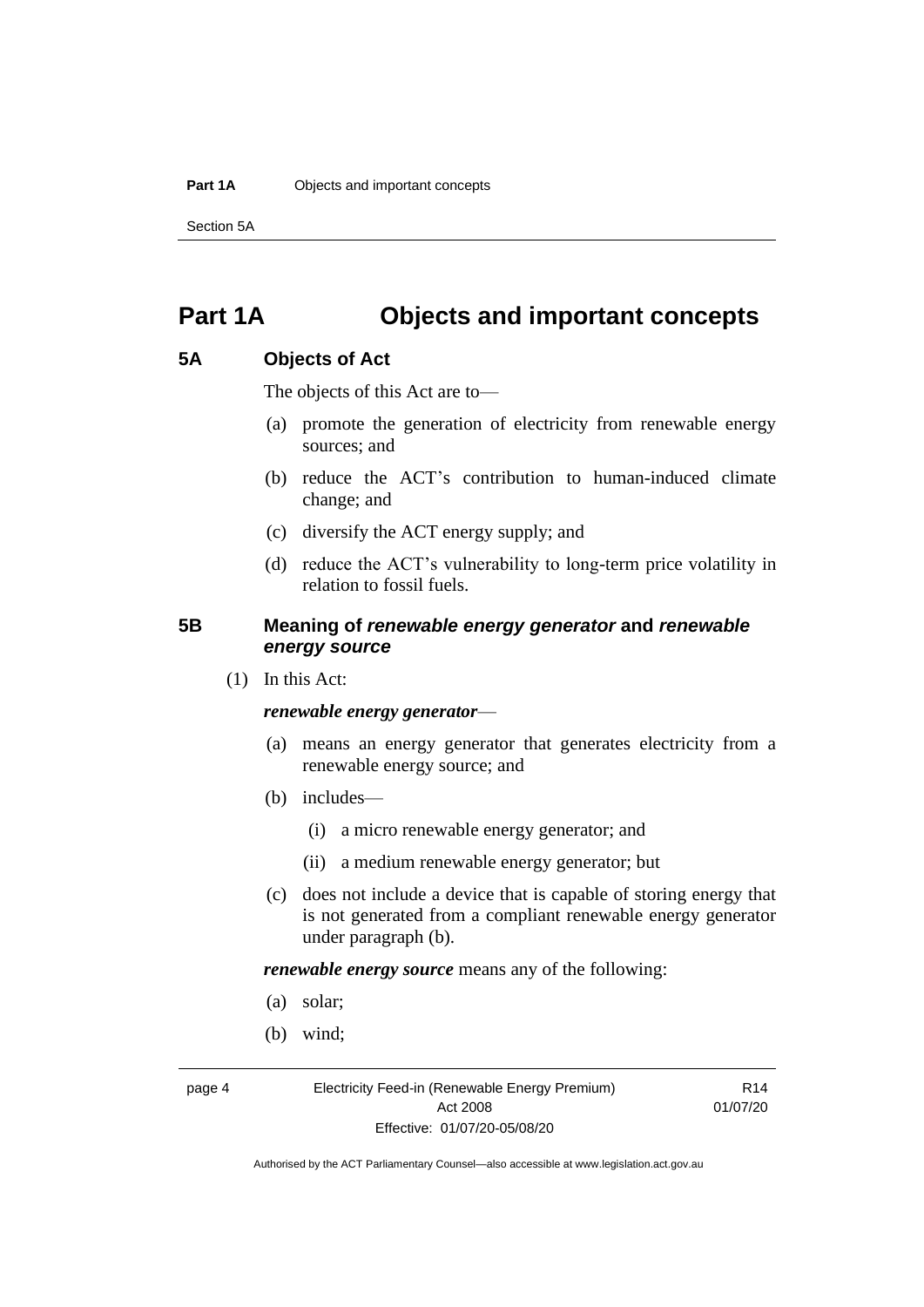- (c) any other source determined by the Minister.
- (2) A determination is a disallowable instrument.
	- *Note* A disallowable instrument must be notified, and presented to the Legislative Assembly, under the [Legislation Act.](http://www.legislation.act.gov.au/a/2001-14)

<span id="page-10-0"></span>**5C Meaning of** *capacity*

(1) In this Act:

*capacity*, of a renewable energy generator, means—

- (a) if the generator is a solar photovoltaic generator—the rated power output of the panels of the generator; or
- (b) if the Minister determines a method for measuring the capacity of a generator under subsection (2)—the capacity measured by the determined method.
- (2) The Minister may determine the method for measuring the capacity of renewable energy generators.
	- *Note* Power to make a statutory instrument (including a regulation) includes power to make different provision for different categories (see [Legislation Act,](http://www.legislation.act.gov.au/a/2001-14) s 48).
- (3) A determination is a disallowable instrument.
	- *Note* A disallowable instrument must be notified, and presented to the Legislative Assembly, under the [Legislation Act.](http://www.legislation.act.gov.au/a/2001-14)

#### <span id="page-10-1"></span>**5D Meaning of** *medium renewable energy generator* **and**  *micro renewable energy generator*

In this Act:

*medium renewable energy generator* means a renewable energy generator that has a total capacity more than 30kW but not more than 200kW.

R14 01/07/20 page 5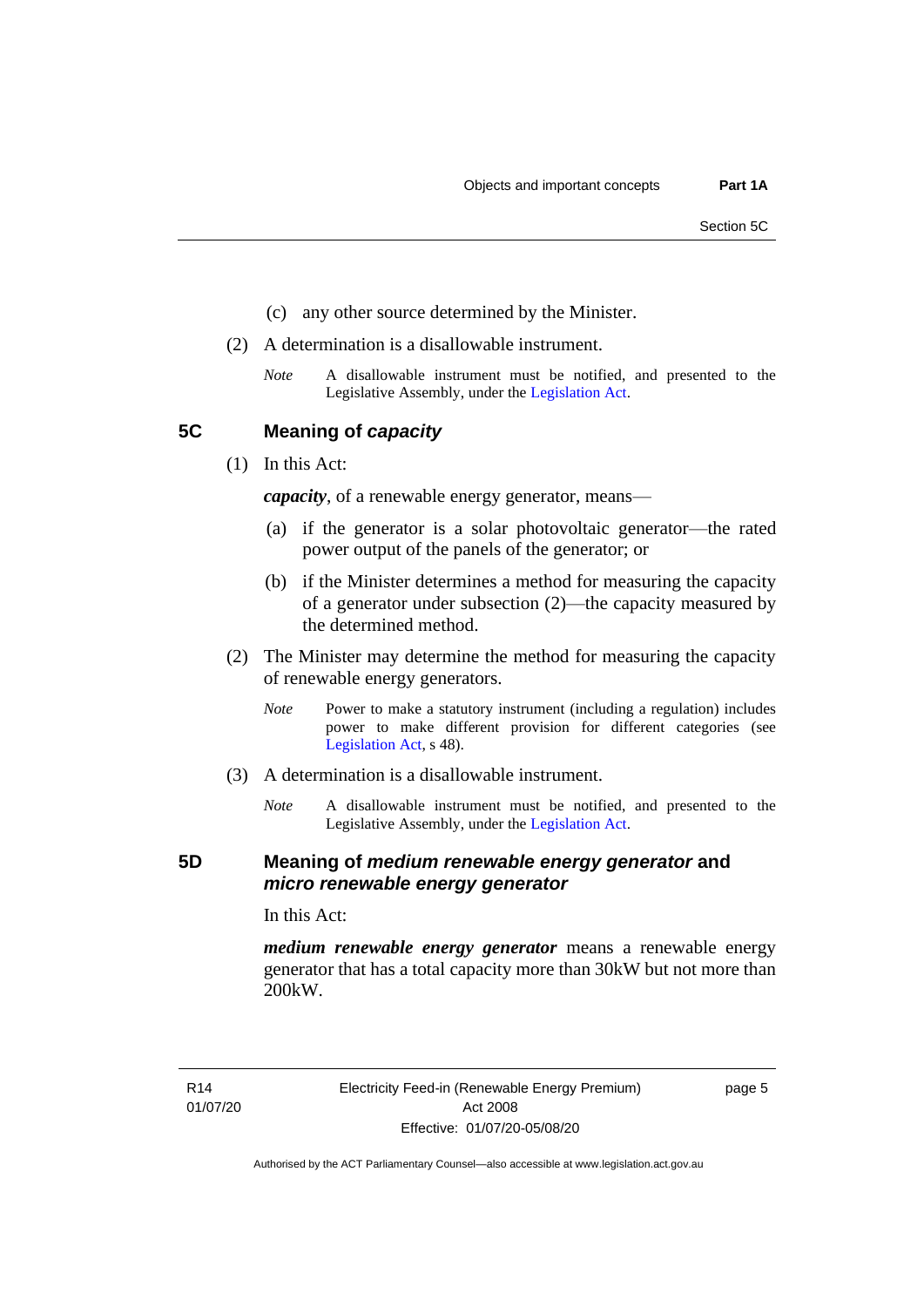#### **Part 1A** Objects and important concepts

Section 5E

*micro renewable energy generator* means a renewable energy generator that has a total capacity not more than 30kW.

#### <span id="page-11-0"></span>**5E Meaning of** *compliant*

- (1) For this Act, a renewable energy generator is *compliant* if—
	- (a) the generator is installed on premises in the ACT; and
	- (b) when connected to the electricity distributor's network, it complies with the service and installation rules; and
	- (c) the total capacity of the generator, or the total capacity of all renewable energy generators installed on the premises, is not more than—
		- (i) 200kW; or
		- (ii) if the Minister determines another capacity under subsection (2)—the applicable determined capacity; and
	- (d) if the generator is a micro or medium renewable energy generator—the generator is connected to the electricity distributor's network before the total capacity of all micro and medium renewable energy generators connected to the network reaches—
		- (i) 30MW; or
		- (ii) if the Minister determines another capacity under subsection (3)—the determined capacity; and
	- (e) if the generator is a micro renewable energy generator—the distributor received the application for the connection of the generator by 29 July 2011; and
	- (f) if the generator is a medium renewable energy generator—the distributor received the application for the connection of the generator by 13 July 2011; and

 $R14$ 01/07/20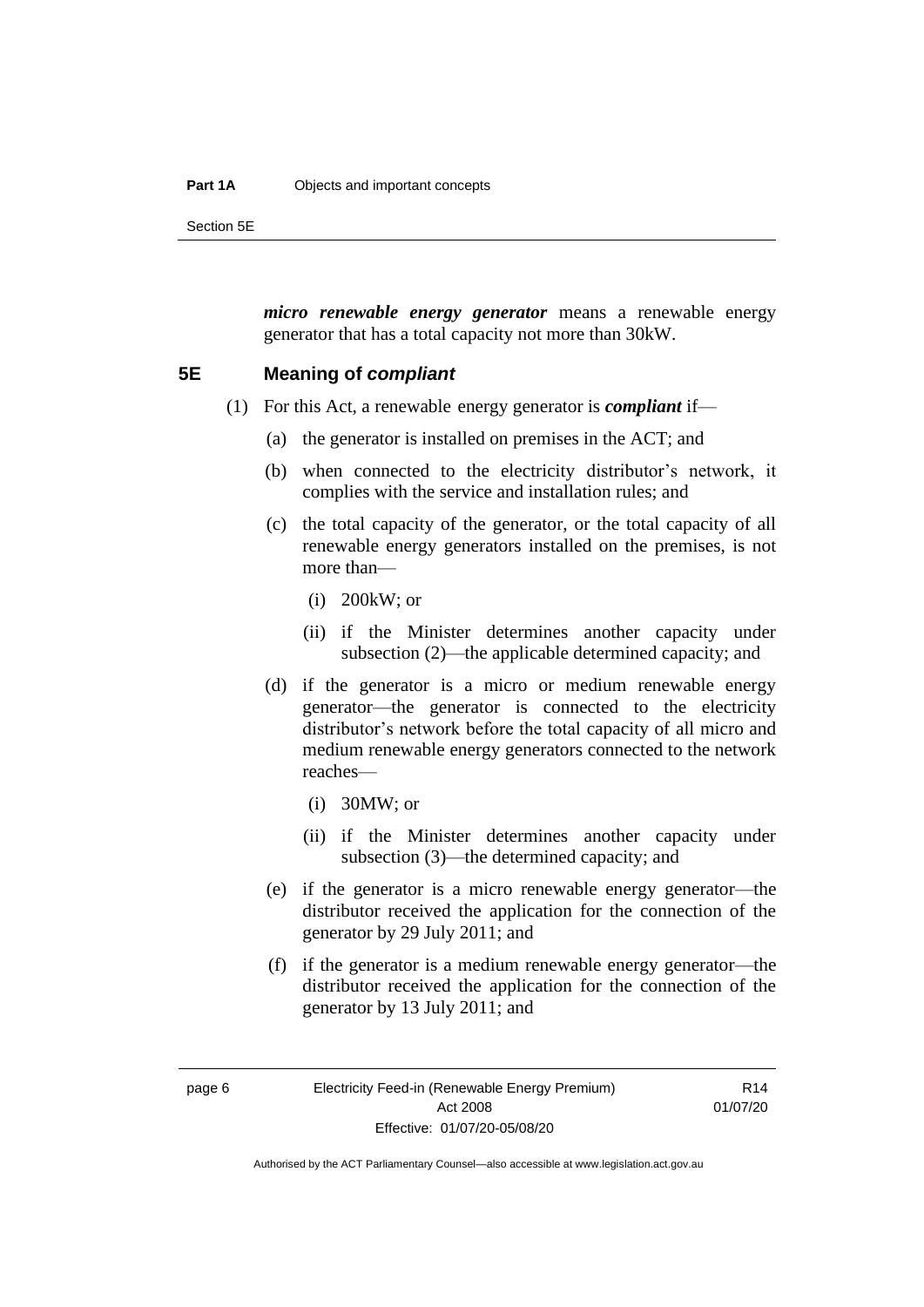- (g) the generator is installed on premises and connected to the electricity distributor's network before 31 December 2016.
- (2) The Minister may determine a total capacity for the following:
	- (a) micro renewable energy generators installed on premises;
	- (b) medium renewable energy generators installed on premises;
	- (c) all renewable energy generators installed on premises.
- (3) The Minister may determine the total capacity for all micro and medium renewable energy generators connected to the electricity distributor's network.
- (4) A determination is a disallowable instrument.

(5) In this section:

*service and installation rules* means the service and installation rules for connection to the electricity distribution network, as in force from time to time, made under a technical code, as in force from time to time, made under the *[Utilities \(Technical Regulation\) Act 2014](http://www.legislation.act.gov.au/a/2014-60/default.asp)*.

*Note* Technical codes made under the *[Utilities \(Technical Regulation\)](http://www.legislation.act.gov.au/a/2014-60/default.asp)  Act [2014](http://www.legislation.act.gov.au/a/2014-60/default.asp)* are accessible at [www.legislation.act.gov.au.](http://www.legislation.act.gov.au/) The service and installation rules are accessible at [www.actewagl.com.au.](http://www.actewagl.com.au/)

#### <span id="page-12-0"></span>**5F Meaning of** *eligible entity*

(1) In this Act:

#### *eligible entity*—

- (a) means—
	- (i) if an incorporated association owns the premises on which a compliant renewable energy generator is installed—the incorporated association; or

R14 01/07/20 Electricity Feed-in (Renewable Energy Premium) Act 2008 Effective: 01/07/20-05/08/20

page 7

*Note* A disallowable instrument must be notified, and presented to the Legislative Assembly, under the [Legislation Act.](http://www.legislation.act.gov.au/a/2001-14)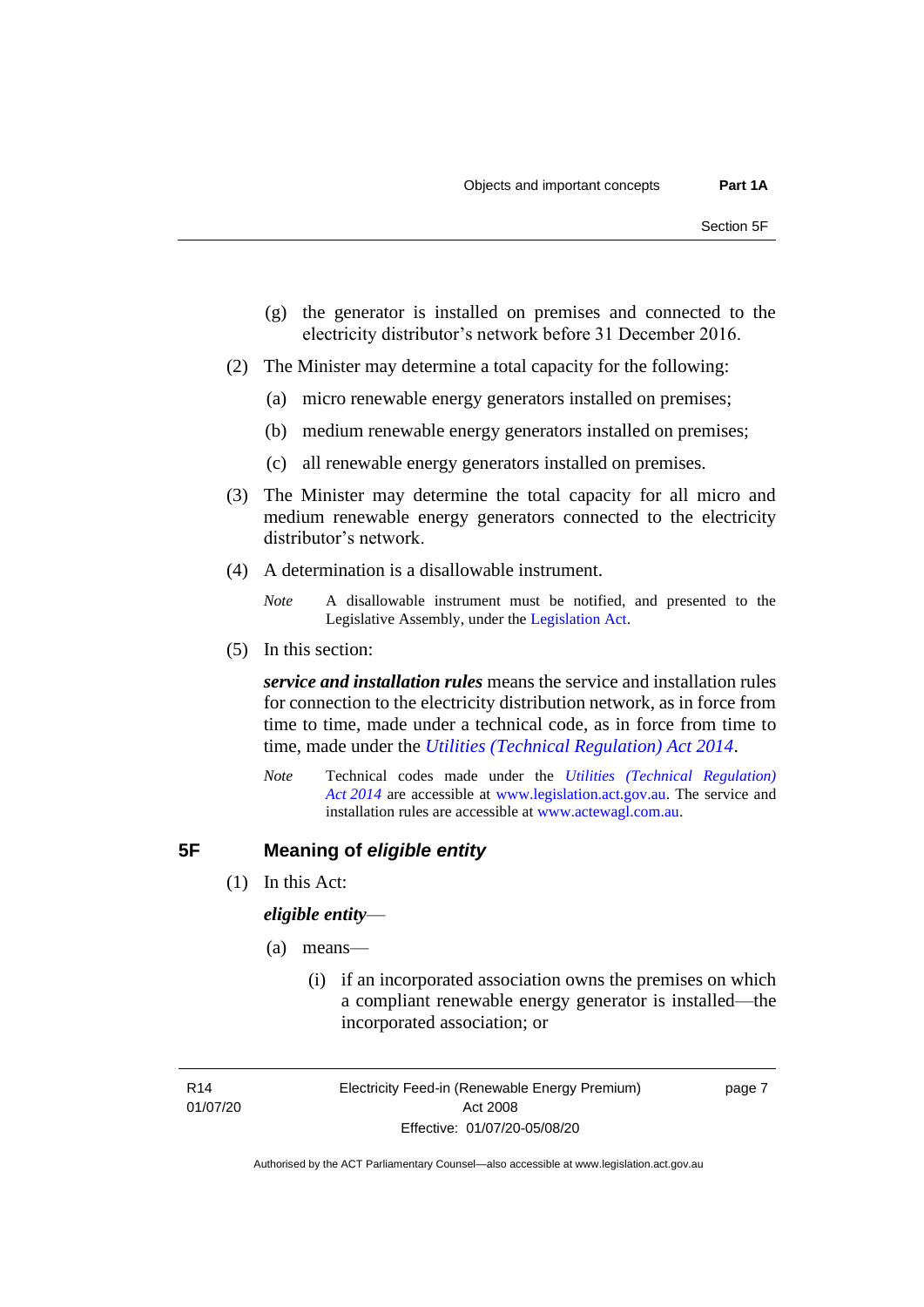Section 5F

- (ii) if a co-operative owns the premises on which a compliant renewable energy generator is installed—the co-operative; or
- (iii) if a person owns commercial or retail premises on which a compliant renewable energy generator is installed—the person; or
- (iv) if a person (the *lessee*) leases premises, or a part of premises, to install or operate a compliant renewable energy generator—the lessee; or
- (v) in any other case—the occupier of premises on which a compliant renewable energy generator is installed; but
- (b) does not include—
	- (i) a territory agency; or
	- (ii) a territory-owned corporation; or
	- (iii) the Commonwealth or a Commonwealth authority; or
	- (iv) an entity determined by the Minister.
- (2) A determination is a disallowable instrument.
	- *Note* A disallowable instrument must be notified, and presented to the Legislative Assembly, under the [Legislation Act.](http://www.legislation.act.gov.au/a/2001-14)
- (3) In this section:

*commercial premises*—see the *[Leases \(Commercial and Retail\)](http://www.legislation.act.gov.au/a/2001-18)  Act [2001](http://www.legislation.act.gov.au/a/2001-18)*, section 7 (1).

*Commonwealth authority* means any of the following (other than an educational institution):

(a) a corporation established for a public purpose under a Commonwealth Act;

R14 01/07/20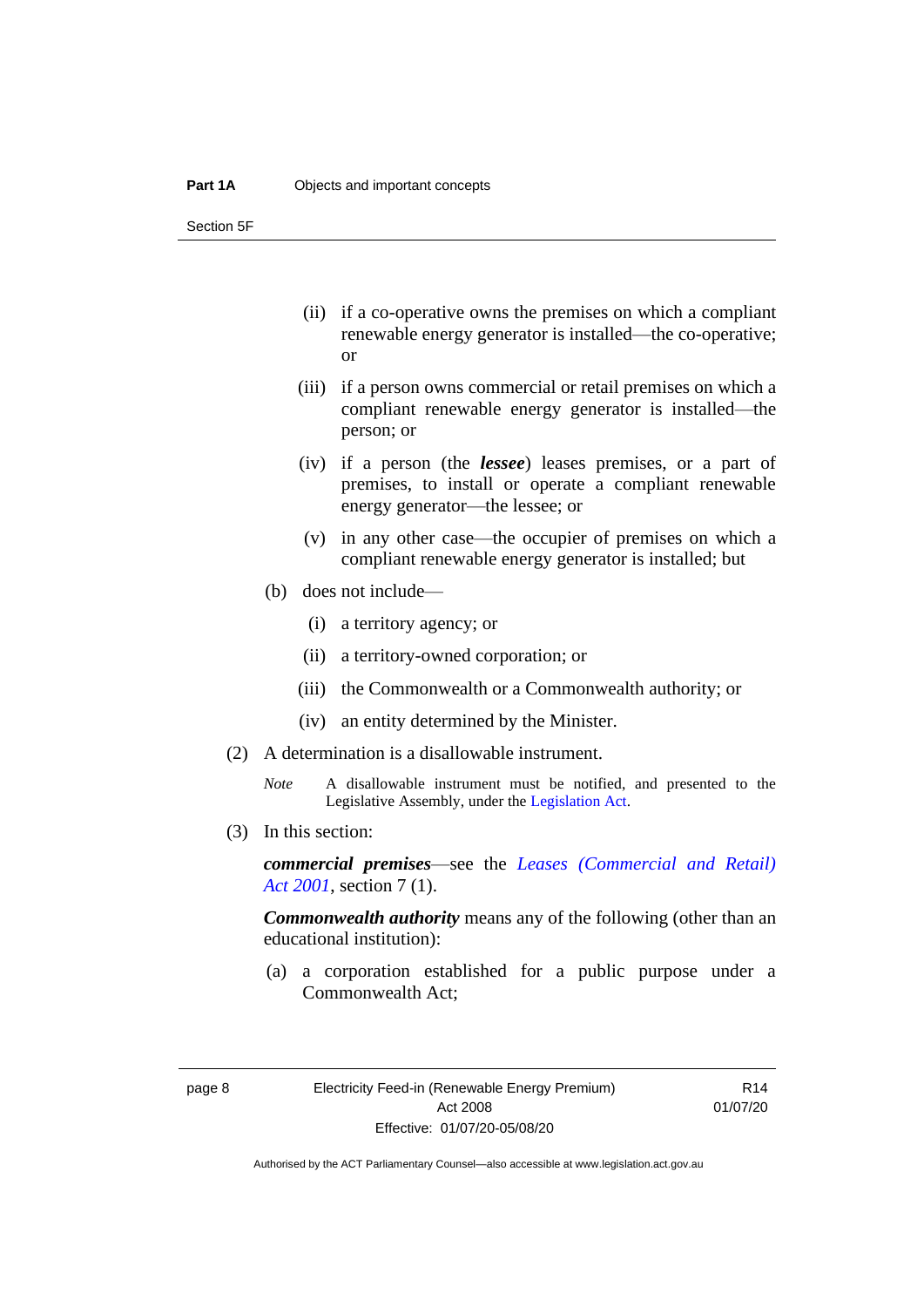- (b) a company in which a controlling interest is held by any 1 of the following, or by 2 or more of the following together:
	- (i) the Commonwealth;
	- (ii) a corporation mentioned in paragraph (a);
	- (iii) an entity mentioned in subparagraph (i) or (ii).

*co-operative*—see the *Co-operatives National Law (ACT)*, section 4.

*educational institution* means—

- (a) a government school or school-related institution established under the *[Education Act 2004](http://www.legislation.act.gov.au/a/2004-17)*, section 20; or
- (b) a registered higher education provider under the *[National](http://www.comlaw.gov.au/Series/C2011A00012)  [Vocational Education and Training Regulator Act](http://www.comlaw.gov.au/Series/C2011A00012) 2011* (Cwlth).

*incorporated association* means an association incorporated under the *[Associations Incorporation Act 1991](http://www.legislation.act.gov.au/a/1991-46)* or a law of another jurisdiction corresponding, or substantially corresponding, to that Act.

*occupier*, of premises, means the person to whom electricity for the premises is supplied by a NERL retailer.

*retail premises*—see the *[Leases \(Commercial and Retail\) Act 2001](http://www.legislation.act.gov.au/a/2001-18)*, section 7 (2).

*territory agency* means any of the following (other than an educational institution):

- (a) the Territory;
- (b) a territory instrumentality, and any other corporation established for a public purpose under a territory law;

page 9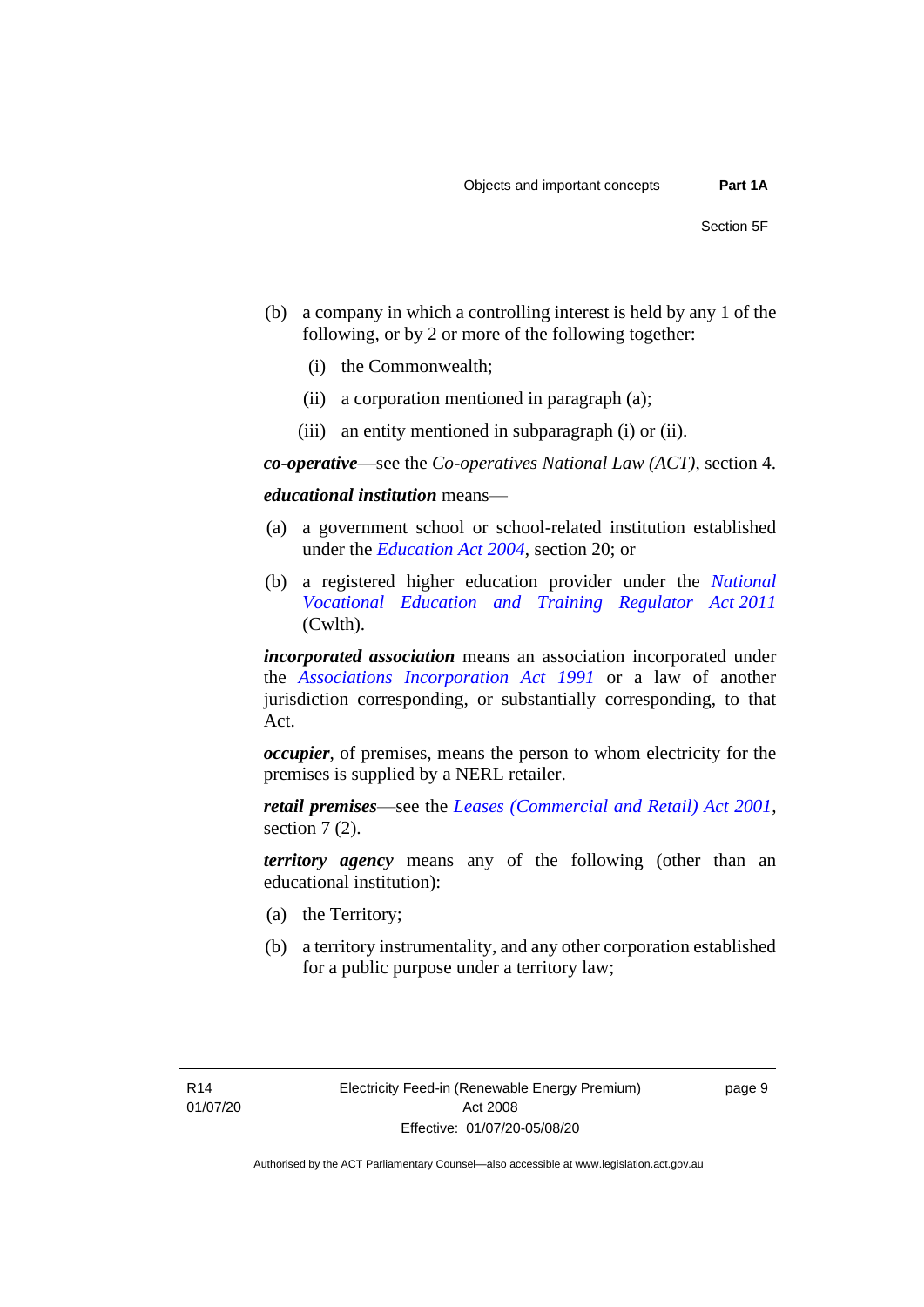#### **Part 1A** Objects and important concepts

Section 5F

- (c) a company in which a controlling interest is held by any 1 of the following, or by 2 or more of the following together:
	- (i) the Territory;
	- (ii) a Minister;
	- (iii) a corporation mentioned in paragraph (b);
	- (iv) an entity mentioned in subparagraphs (i) to (iii).

page 10 Electricity Feed-in (Renewable Energy Premium) Act 2008 Effective: 01/07/20-05/08/20

R14 01/07/20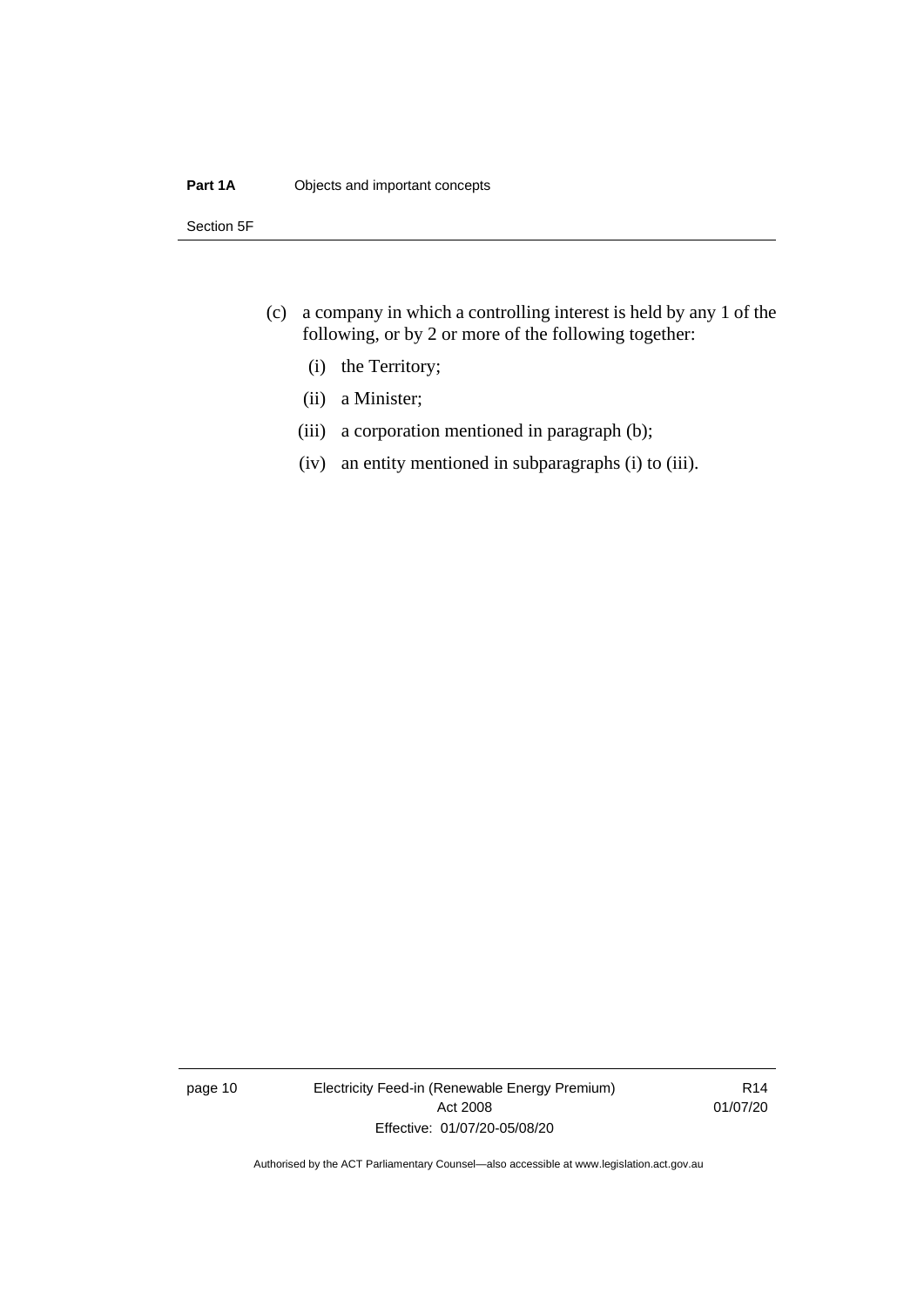### <span id="page-16-0"></span>**Part 2 Renewable energy—supply to electricity network**

#### <span id="page-16-1"></span>**6 Feed-in from renewable energy generators to electricity network**

- (1) This section applies to—
	- (a) an electricity distributor licensed to distribute electricity through an electricity network; and
	- (b) a NERL retailer authorised to supply electricity from the electricity network.
- (2) It is a condition of the electricity distributor's licence that the distributor must, on application by an eligible entity—
	- (a) connect a renewable energy generator to the distributor's network to enable electricity generated by the generator to be supplied to the network; and
	- (b) reimburse the NERL retailer that supplies electricity to the eligible entity's premises the difference between—
		- (i) the amount payable under subsection (3) for electricity generated by the generator to be supplied to the network; and
		- (ii) the normal cost of that electricity; and
	- (c) pass on to the eligible entity the additional metering costs in relation to electricity generated by the generator.
- (3) The NERL retailer must, on application by an eligible entity, pay the eligible entity, in accordance with section 8, for the total amount of electricity generated by the renewable energy generator on or after the day the application is made.

R14 01/07/20 page 11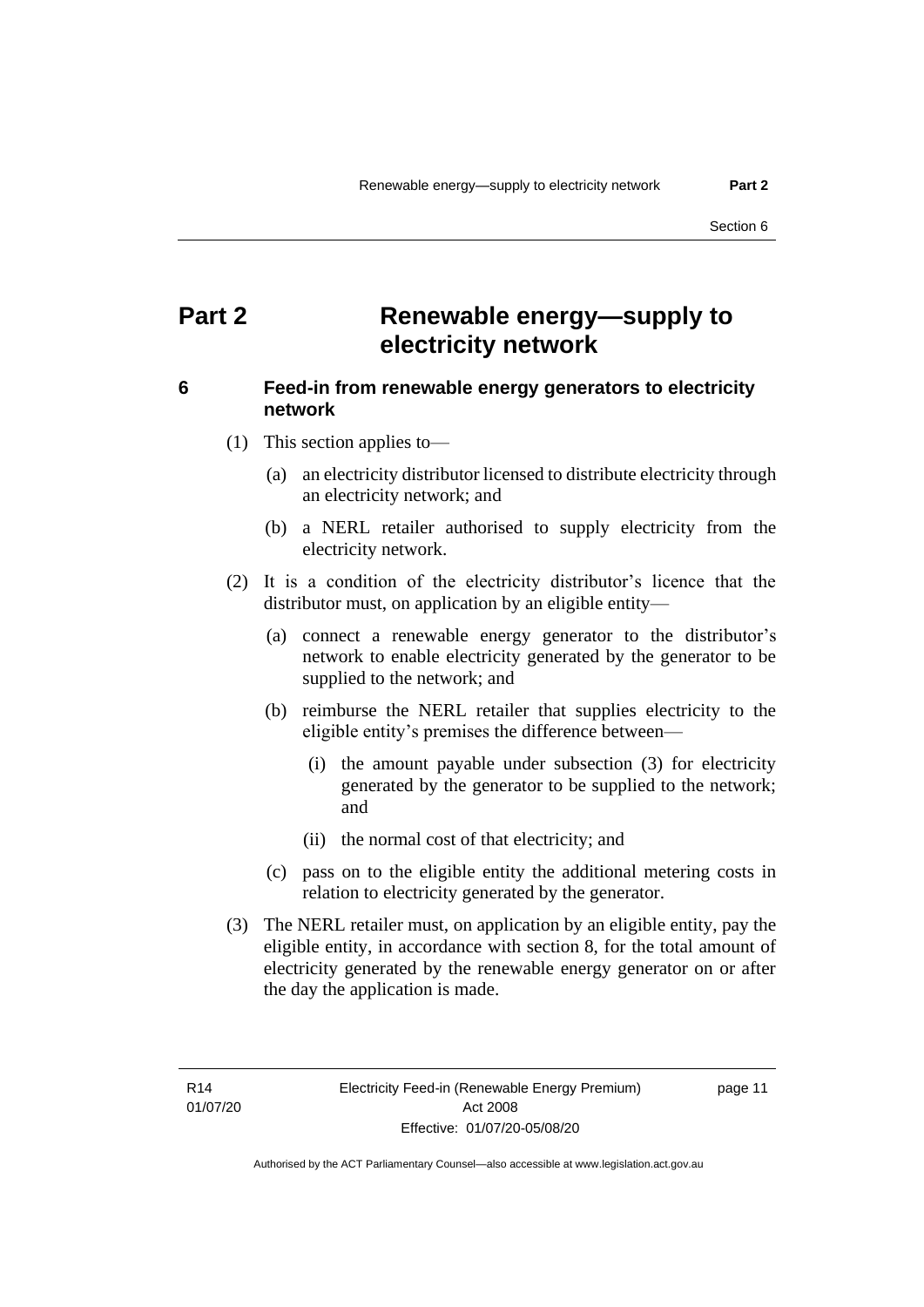Section 6A

#### <span id="page-17-0"></span>**6A What is the** *normal cost of electricity***?**

- (1) The Minister may determine an amount to be the *normal cost of electricity* in relation to a period.
- (2) A determination is a notifiable instrument.

*Note* A notifiable instrument must be notified under the [Legislation Act.](http://www.legislation.act.gov.au/a/2001-14)

- (3) The Minister may make guidelines for a determination under this section.
- (4) A guideline is a disallowable instrument.
	- *Note* A disallowable instrument must be notified, and presented to the Legislative Assembly, under the [Legislation Act.](http://www.legislation.act.gov.au/a/2001-14)

#### <span id="page-17-1"></span>**7 Utility service**

The action required by a distributor under section  $6(2)$  is a utility service for the *[Utilities Act](http://www.legislation.act.gov.au/a/2000-65) 2000*.

*Note* The action required by a NERL retailer under s 6 (3) is a utility service for the *[Utilities Act](http://www.legislation.act.gov.au/a/2000-65) 2000*, pt 4 (Industry codes) (see that Act, s 75B).

#### <span id="page-17-2"></span>**8 Payment for electricity from renewable energy generators**

- (1) For section 6 (3), payment must be at the following rate:
	- (a) for electricity generated by a micro renewable energy generator—
		- (i) if an eligible entity entered into a contract for the installation of the generator before 1 June 2011—
			- (A) 100% of the premium rate; or
			- (B) if a lower percentage is determined under section 9 for this paragraph—that percentage of the premium rate; or

R14 01/07/20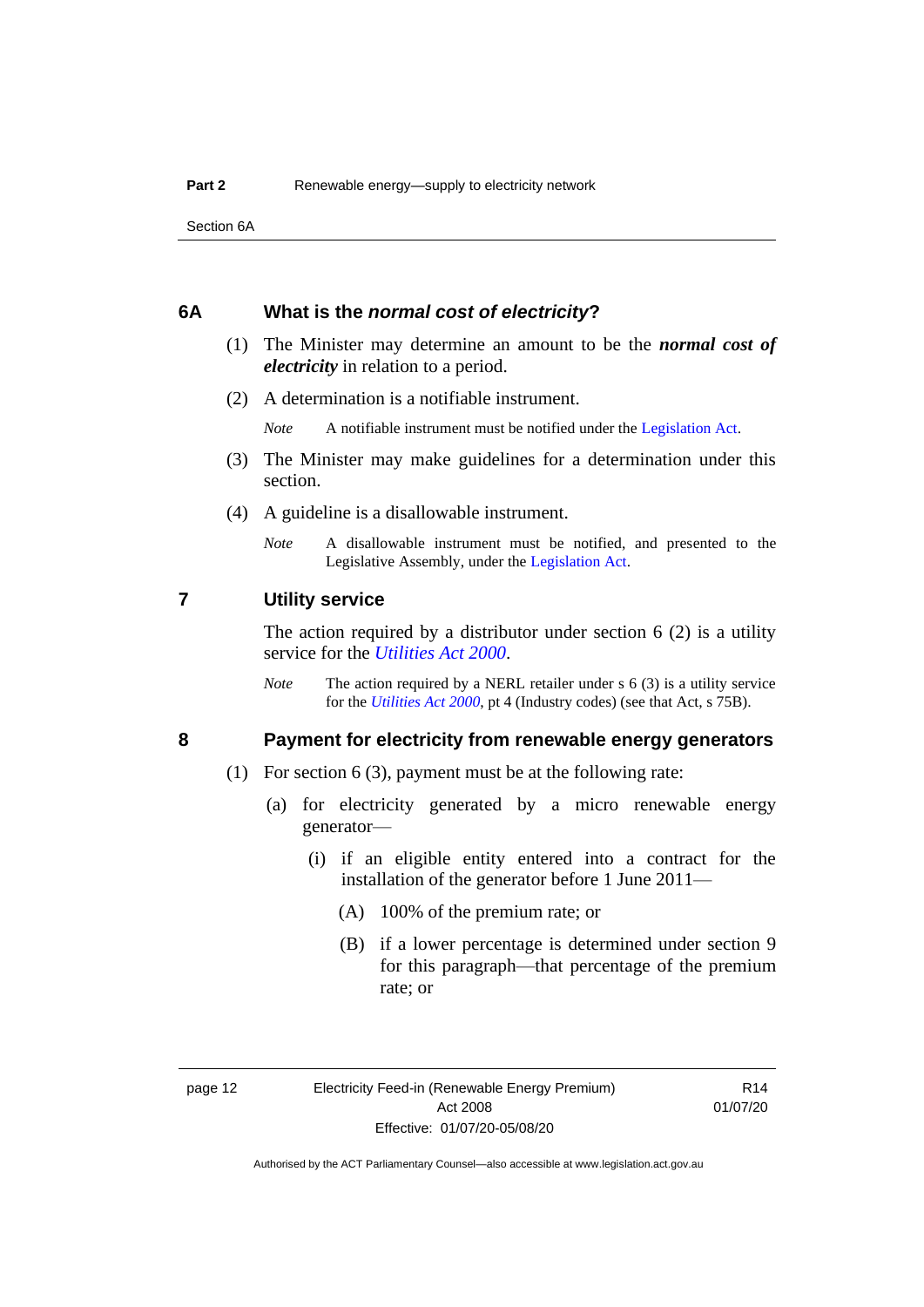- (ii) if an eligible entity entered into a contract for the installation of the generator on or after 1 June 2011—
	- (A) 66% of the premium rate; or
	- (B) if a lower percentage is determined under section 9 for this paragraph—that percentage of the premium rate;
- (b) for electricity generated by a medium renewable energy generator—
	- (i) if an eligible entity entered into a contract for the installation of the generator before the relevant date—
		- (A) 75% of the premium rate; or
		- (B) if a lower percentage is determined under section 9 for this paragraph—that percentage of the premium rate; or
	- (ii) if an eligible entity entered into a contract for the installation of the generator on or after the relevant date—
		- (A) 66% of the premium rate; or
		- (B) if a lower percentage is determined under section 9 for this paragraph—that percentage of the premium rate.
- (2) Payment must be made to the eligible entity quarterly in arrears for the total amount of electricity generated by the generator.
- (3) In this section:

*relevant date* means the day the *[Electricity Feed-in \(Renewable](http://www.legislation.act.gov.au/a/2011-25)  [Energy Premium\) Amendment Act 2011 \(No 2\)](http://www.legislation.act.gov.au/a/2011-25)* commenced.

page 13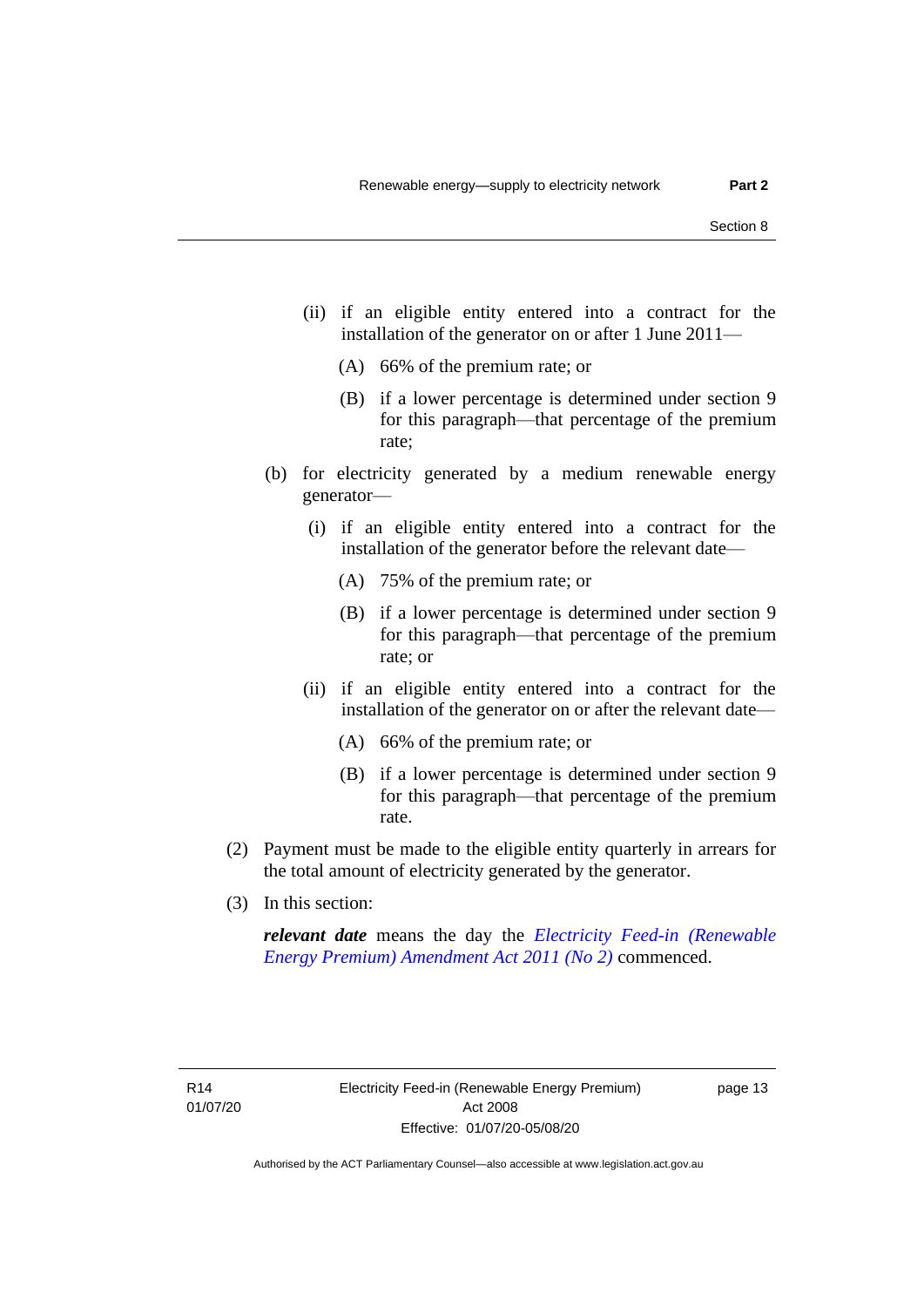Section 8A

#### <span id="page-19-0"></span>**8A Recovery of cost of renewable energy premium**

- (1) This section applies if a NERL retailer imposes a recovery of costs on electricity consumers to recover the cost of a renewable energy premium payable to an eligible entity under this Act.
- (2) The recovery of costs must be imposed on an electricity consumer in a way that is in proportion to the amount of electricity used by the consumer.

#### <span id="page-19-1"></span>**9 Determination of percentages**

- (1) The Minister may determine percentages for section 8 (Payment for electricity from renewable energy generators).
- (2) A determination is a disallowable instrument.
	- *Note* A disallowable instrument must be notified, and presented to the Legislative Assembly, under the [Legislation Act.](http://www.legislation.act.gov.au/a/2001-14)

page 14 Electricity Feed-in (Renewable Energy Premium) Act 2008 Effective: 01/07/20-05/08/20

R14 01/07/20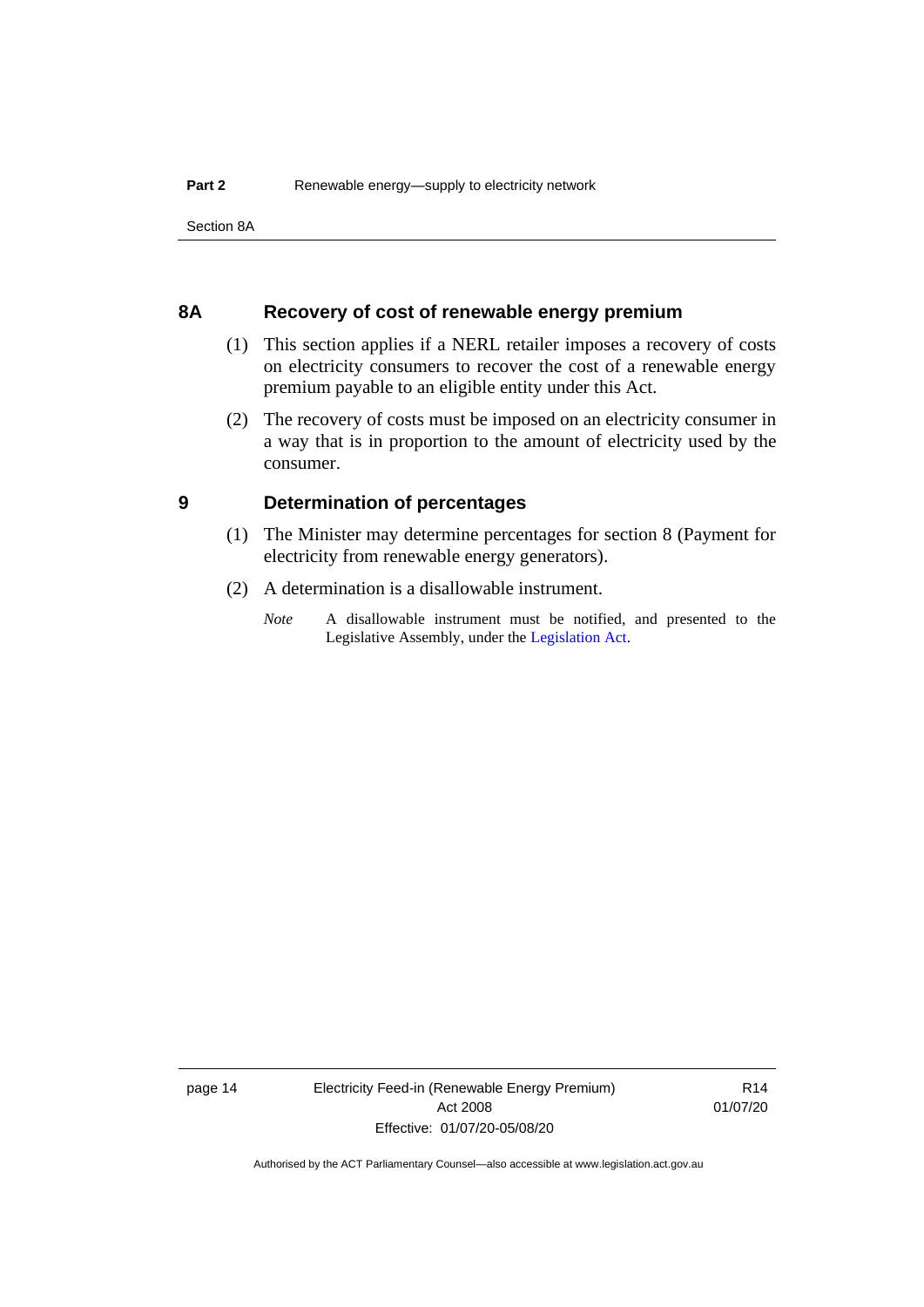### <span id="page-20-0"></span>**Part 3 Renewable energy premium determination of rate**

#### <span id="page-20-1"></span>**10 Determination of premium rate**

- (1) The Minister must determine the premium rate for amounts payable by a NERL retailer under section 6 (Feed-in from renewable energy generators to electricity network) for compliant renewable energy generators.
- (2) A determination is a disallowable instrument.
	- *Note* A disallowable instrument must be notified, and presented to the Legislative Assembly, under the [Legislation Act.](http://www.legislation.act.gov.au/a/2001-14)
- (3) In making a determination, the Minister—
	- (a) must seek the advice of the Independent Competition and Regulatory Commission to assist the Minister to determine the premium rate; and
	- (b) must give priority to the following:
		- (i) the desirability of costs under this Act impacting equitably on all electricity users;
		- (ii) the need to encourage the generation of electricity from renewable sources;
		- (iii) the need to reduce emissions from greenhouse gases;
		- (iv) the need to reduce the likely effects of climate change;
		- (v) the desirability of eligible entities being able to recoup investment on renewable energy generators within a reasonable time; and

page 15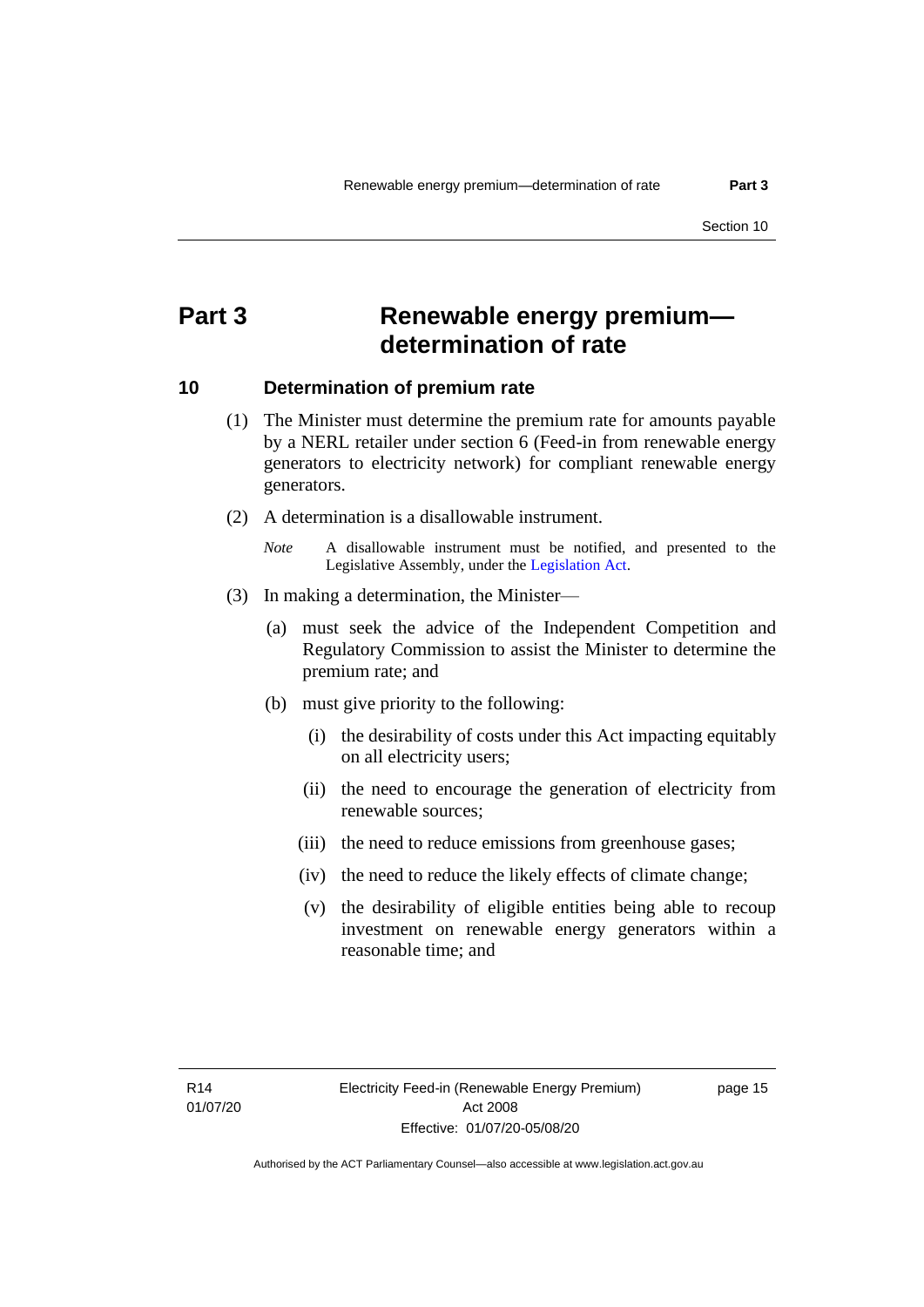- (c) must have regard to the following:
	- (i) the amounts payable under this Act by an electricity distributor;
	- (ii) the amounts payable under this Act by a NERL retailer;
	- (iii) any additional metering costs passed on to an eligible entity because of section 6 (2) (c);
	- (iv) any advice received from the Independent Competition and Regulatory Commission in response to a request under paragraph (a);
	- (v) anything else the Minister considers relevant.
- (4) If the Minister receives any advice requested under subsection (3) (a), the Minister must—
	- (a) present a copy of the advice to the Legislative Assembly within 3 sitting days after receiving the advice; and
	- (b) give a copy of the advice to each member of the Legislative Assembly—
		- (i) at least 14 days before the Minister makes the determination; but
		- (ii) within 30 days after receiving the advice.

#### <span id="page-21-0"></span>**11 Premium rate—20 years**

(1) The premium rate for the financial year in which a renewable energy generator is connected to a distributor's network applies, if the generator remains connected to the network, in relation to electricity generated by the generator during the 20 years after the date of the connection.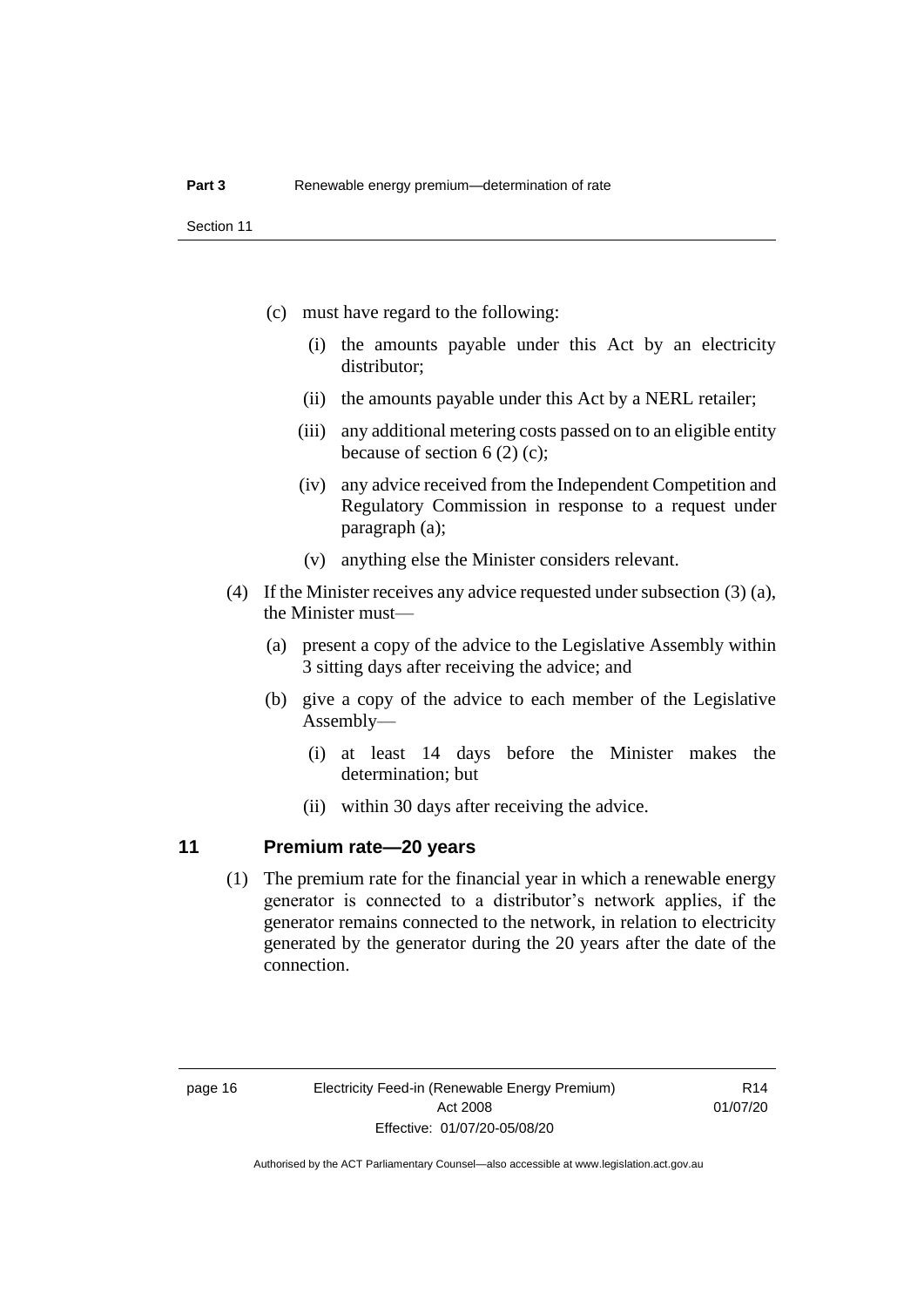- (2) For subsection (1), a generator is taken to remain connected to the network—
	- (a) during any temporary interruption to the connection for repair or maintenance work or relocation of the connection or generator at the same premises; or
	- (b) if the generator is transferred with the premises to another person who is an eligible entity in relation to the premises; or
	- (c) if the generator is transferred to other premises in relation to which the eligible entity is also an eligible entity.
- (3) For subsection (1), a micro renewable energy generator (the *old generator*) is taken to remain connected to the network if—
	- (a) the old generator was or is installed on premises that are, or are on the same parcel of land as, affected residential premises or eligible impacted property; and
	- (b) the affected residential premises or eligible impacted property have been or are to be demolished; and
	- (c) the eligible entity for the affected residential premises or eligible impacted property becomes an eligible entity in relation to other premises (the *new premises*); and
	- (d) a micro renewable energy generator (the *new generator*) is installed on the new premises; and
	- (e) the total capacity of the new generator is not greater than the total capacity of the old generator when the old generator was first connected to the network; and
	- (f) the new generator is connected to the network.

page 17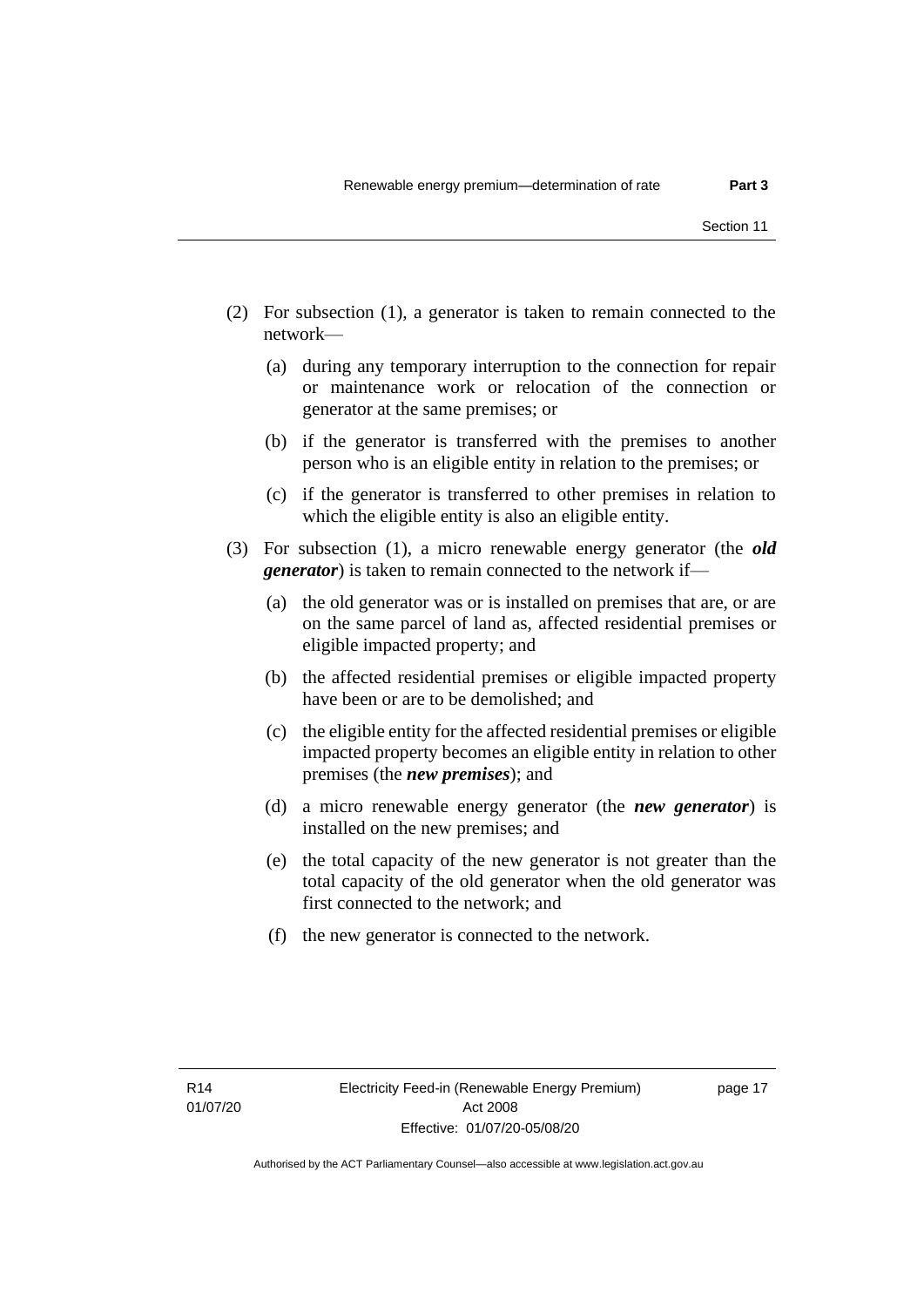Section 11

(4) In this section:

*affected residential premises* means premises, or a part of premises—

- $(a)$  that—
	- (i) are a class 1 or class 2 building; and
	- (ii) contain or have contained loose-fill asbestos insulation; or
- (b) that are included in the affected residential premises register.

*affected residential premises register*—see the *[Dangerous](http://www.legislation.act.gov.au/a/2004-7)  [Substances Act 2004](http://www.legislation.act.gov.au/a/2004-7)*, section 47P (1).

*class*, of building—see the *[Building Act 2004](http://www.legislation.act.gov.au/a/2004-11)*, dictionary.

*eligible impacted property*—see the *[Civil Law \(Sale of Residential](http://www.legislation.act.gov.au/a/2003-40)  [Property\) Act 2003](http://www.legislation.act.gov.au/a/2003-40)*, section 9A (1).

*loose-fill asbestos insulation*—see the *[Dangerous Substances](http://www.legislation.act.gov.au/a/2004-7)  Act [2004](http://www.legislation.act.gov.au/a/2004-7)*, section 47I.

page 18 Electricity Feed-in (Renewable Energy Premium) Act 2008 Effective: 01/07/20-05/08/20

R14 01/07/20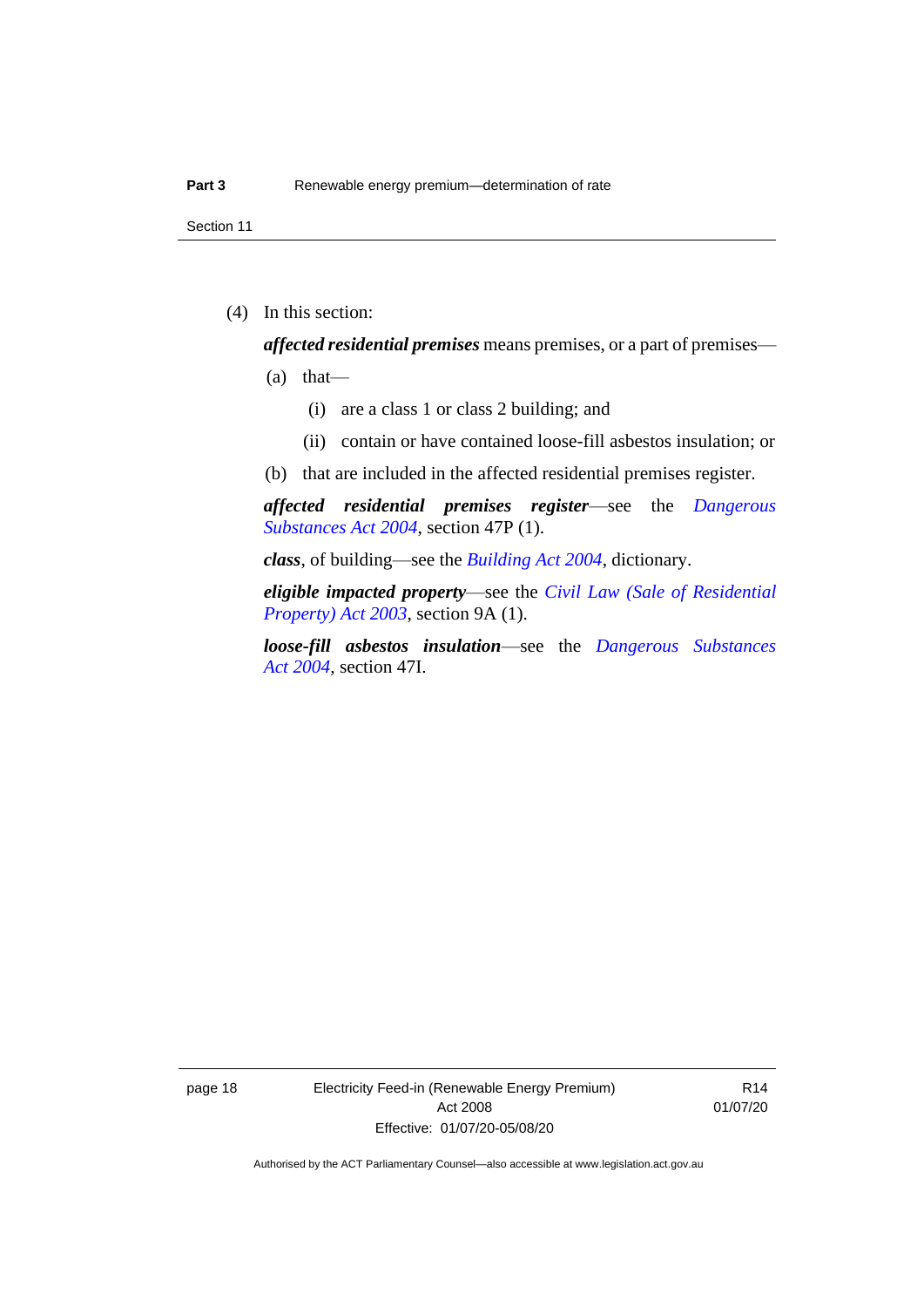## <span id="page-24-0"></span>**Part 3A Reporting**

#### <span id="page-24-1"></span>**11A Report by Minister**

The Minister must, within 6 months after the end of each financial year, publish on an appropriate government website a report about the following:

- (a) the number of compliant renewable energy generators installed on premises in the ACT;
- (b) the total capacity of compliant renewable energy generators installed on premises in the ACT;
- (c) the costs under this Act on electricity users.

#### <span id="page-24-2"></span>**11B Electricity distributors to give information to Minister**

- (1) The Minister must determine the information required to prepare a report under section 11A (the *required information*).
- (2) A determination is a disallowable instrument.
	- *Note* A disallowable instrument must be notified, and presented to the Legislative Assembly, under the [Legislation Act.](http://www.legislation.act.gov.au/a/2001-14)
- (3) Each of the following entities (a *reporting entity)* must give the Minister the required information:
	- (a) an electricity distributor;
	- (b) a NERL retailer.
- (4) A person commits an offence if—
	- (a) the person is a reporting entity; and
	- (b) the person engages in conduct; and

page 19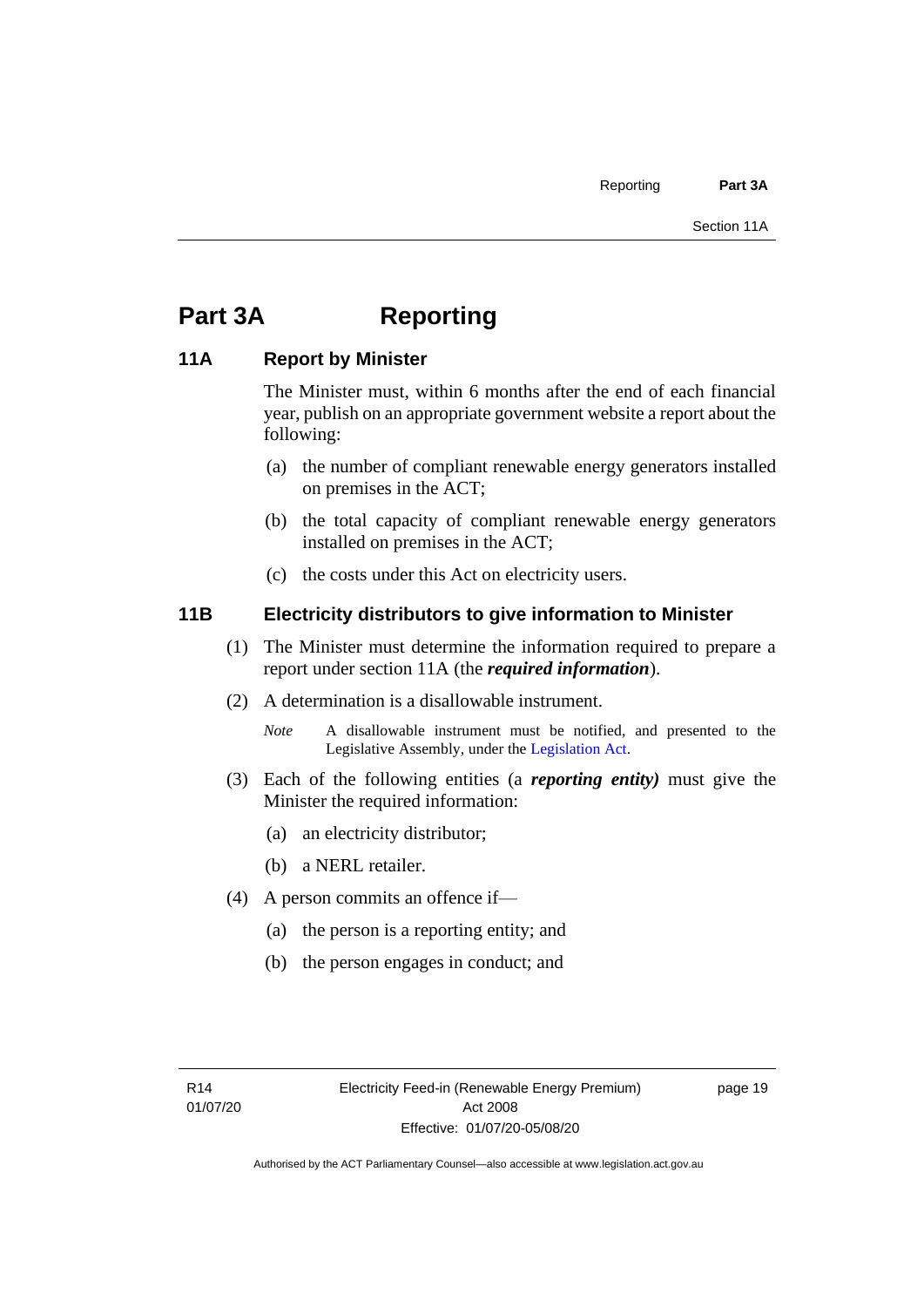#### Part 3A Reporting

Section 11C

- (c) as a result of the conduct, the person fails to give the Minister information; and
- (d) the information is required information.

Maximum penalty: 30 penalty units.

#### <span id="page-25-0"></span>**11C Audit of information given to Minister**

- (1) The Minister may require a reporting entity to undertake an audit of the information provided by the reporting entity under section 11B if the Minister believes on reasonable grounds the information is untrue, misleading or incomplete.
- (2) The audit must be—
	- (a) paid for by the reporting entity; and
	- (b) undertaken by—
		- (i) an auditor appointed by the Minister; or
		- (ii) if the Minister decides not to appoint an auditor—an auditor that is independent of the reporting entity; and
	- (c) undertaken in accordance with requirements determined by the Minister.
- (3) A determination is a disallowable instrument.
	- *Note* A disallowable instrument must be notified, and presented to the Legislative Assembly, under the [Legislation Act.](http://www.legislation.act.gov.au/a/2001-14)
- (4) A person commits an offence if—
	- (a) the person is a reporting entity; and
	- (b) the person gives the Minister information under section 11B; and
	- (c) the Minister requires an audit of the information; and

page 20 Electricity Feed-in (Renewable Energy Premium) Act 2008 Effective: 01/07/20-05/08/20

R14 01/07/20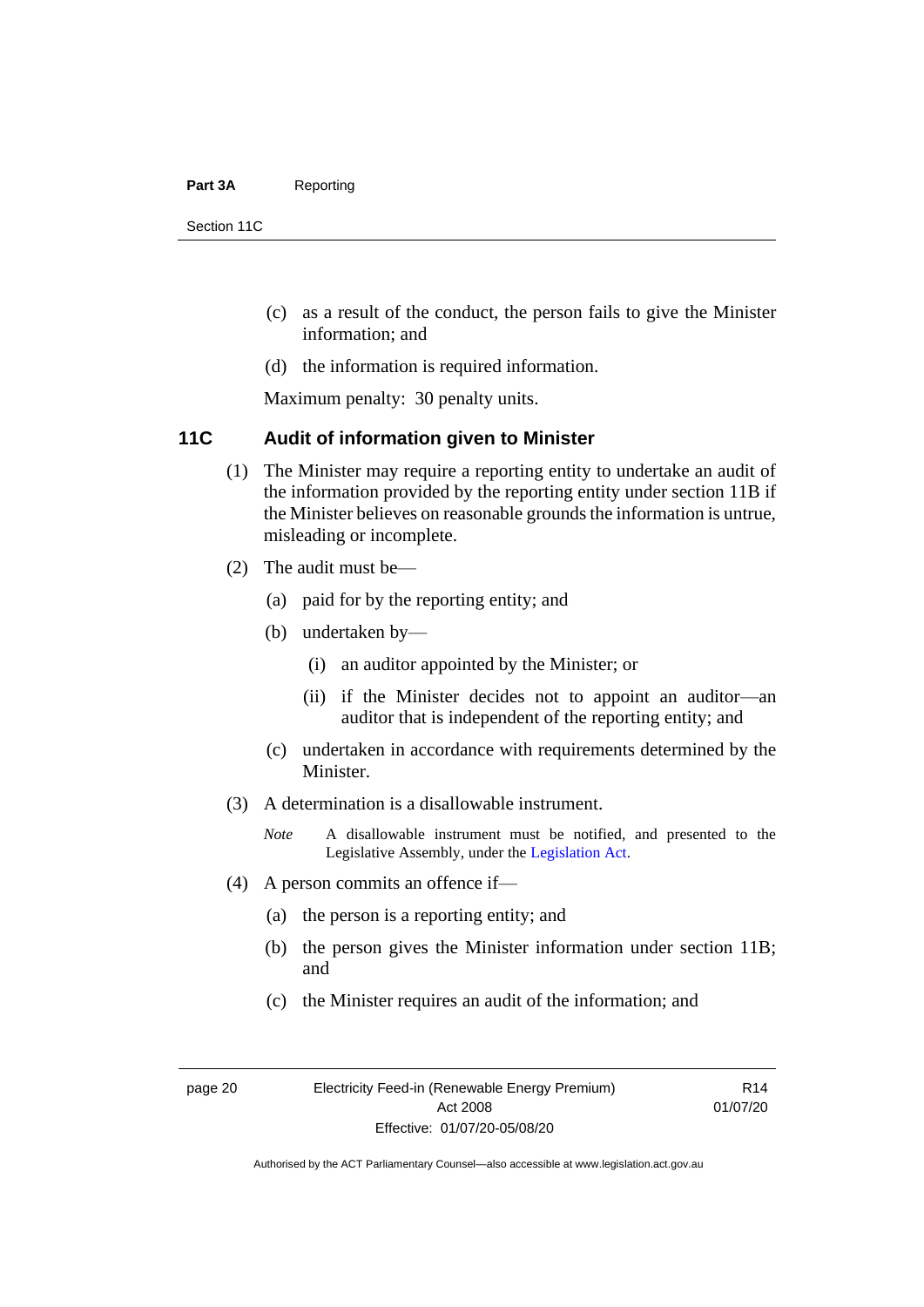- (d) the person engages in conduct; and
- (e) as a result of the conduct, the person fails to undertake the required audit.

Maximum penalty: 400 penalty units.

R14 01/07/20 Electricity Feed-in (Renewable Energy Premium) Act 2008 Effective: 01/07/20-05/08/20

page 21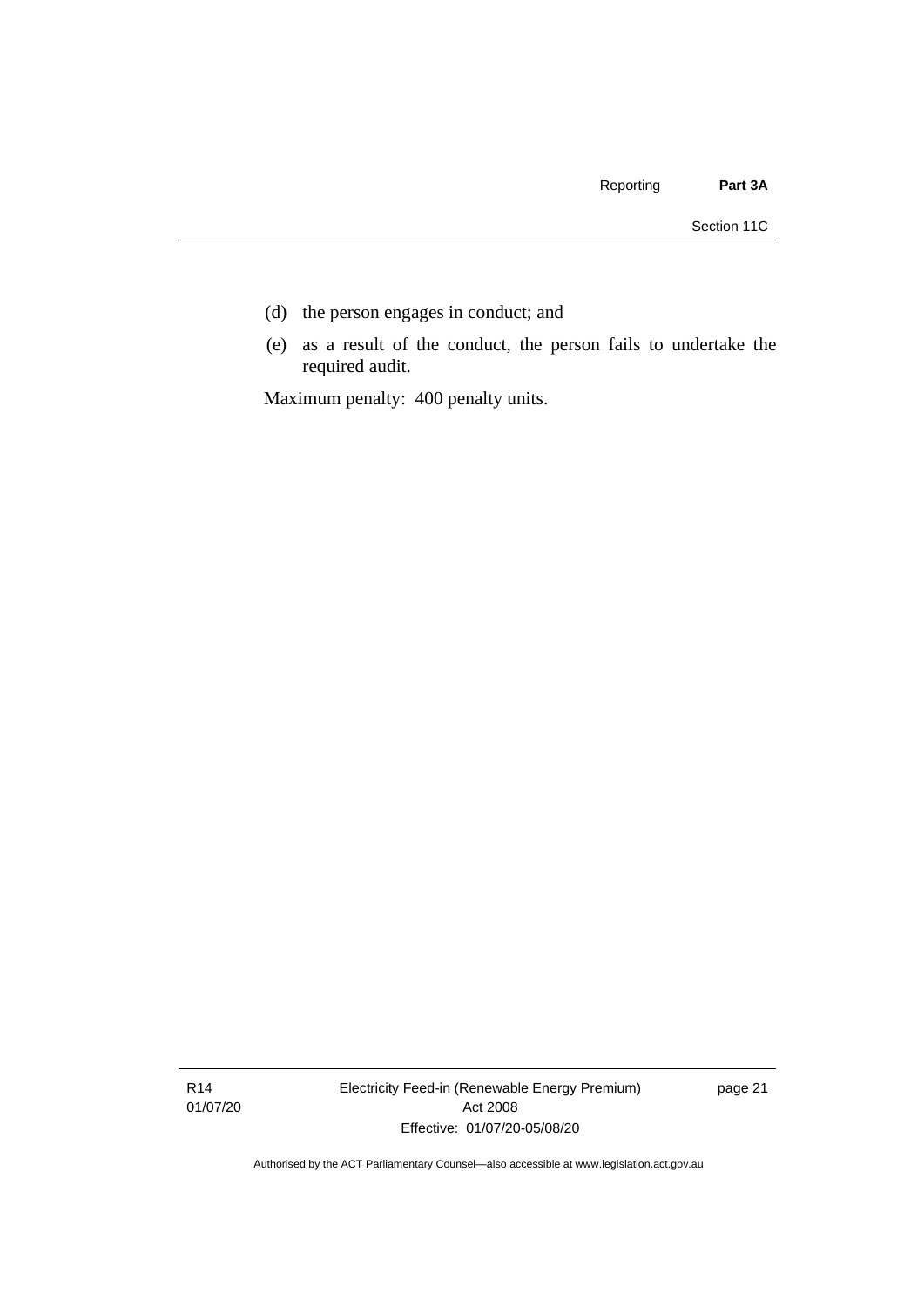#### **Part 4** Miscellaneous

Section 12

### <span id="page-27-0"></span>**Part 4 Miscellaneous**

#### <span id="page-27-1"></span>**12 Regulation-making power**

- (1) The Executive may make regulations for this Act.
	- *Note* Regulations must be notified, and presented to the Legislative Assembly, under the [Legislation Act.](http://www.legislation.act.gov.au/a/2001-14)
- (2) A regulation may make provision in relation to notices to be placed at premises where a renewable energy generator is located.
- (3) A regulation may create offences and fix maximum penalties of not more than 30 penalty units for the offences.

#### <span id="page-27-2"></span>**13 Review of operation of Act**

- (1) The Minister must review the operation of this Act at least once every 5 years (a *review period*) after the day this Act commences.
- (2) The review must include a consideration of the impact of costs under this Act on electricity users and, in particular, whether the impacts are equitable.
- (3) The Minister must present a copy of the report of the review for a review period to the Legislative Assembly not later than 6 months after the end of the review period.

R14 01/07/20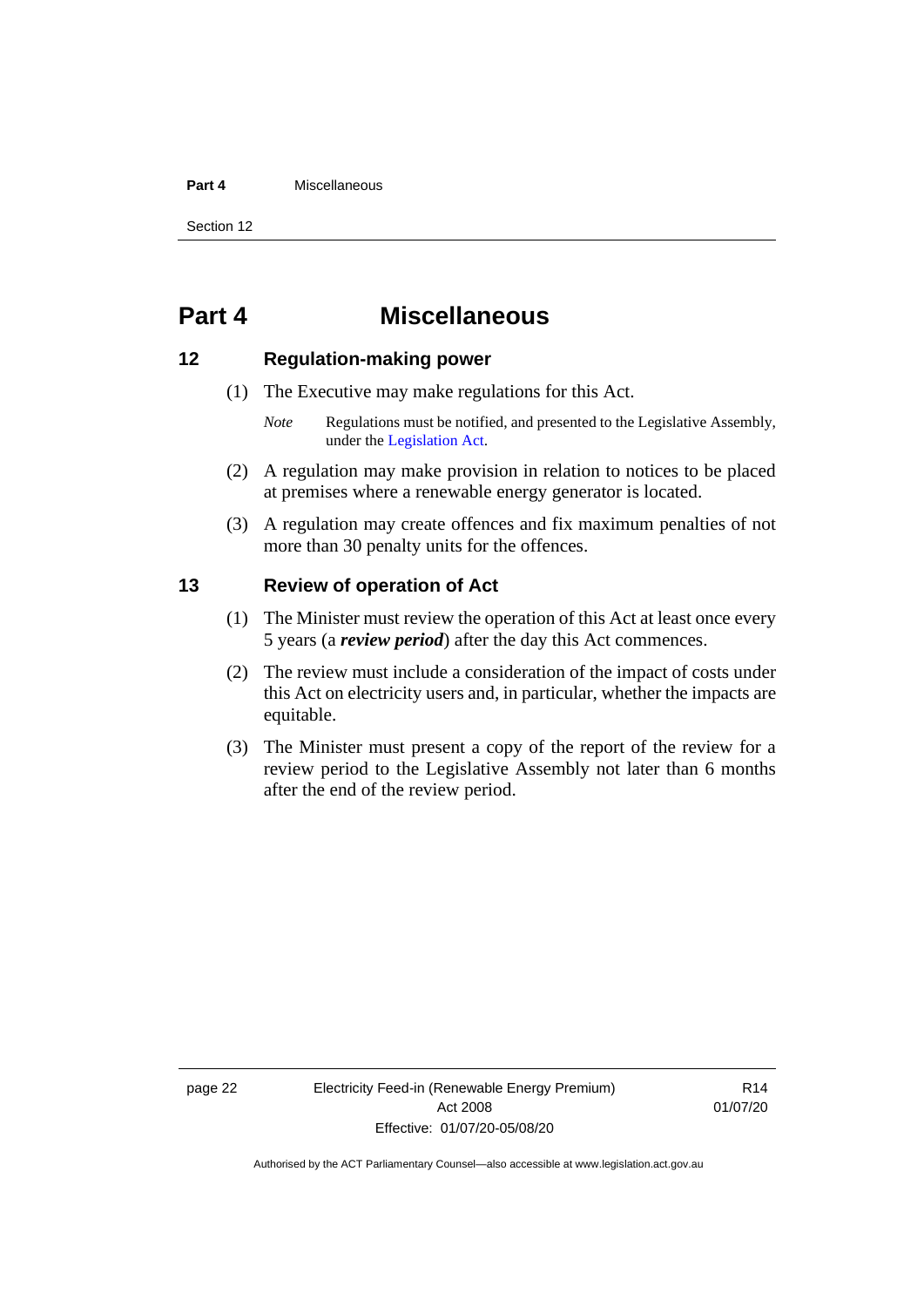### <span id="page-28-0"></span>**Dictionary**

(see  $s$  4)

*Note 1* The [Legislation Act](http://www.legislation.act.gov.au/a/2001-14) contains definitions and other provisions relevant to this Act.

*Note 2* For example, the [Legislation Act,](http://www.legislation.act.gov.au/a/2001-14) dict, pt 1, defines the following terms:

- disallowable instrument (see s 9)
	- **Executive**
	- Minister (see s 162)
	- National Electricity (ACT) Law
	- National Energy Retail Law (ACT)
	- quarter
	- regulation
	- under.

*additional metering costs*, in relation to electricity generated by a renewable energy generator connected to an electricity network, means metering costs associated with the electricity that are in addition to metering costs for which the distributor is responsible under the rules under the *[National Electricity \(ACT\) Law](http://www.legislation.act.gov.au/a/1997-79/default.asp)*.

*capacity*, of a renewable energy generator—see section 5C.

*compliant*—see section 5E.

*electricity distributor*—see the *[Utilities Act 2000](http://www.legislation.act.gov.au/a/2000-65)*, dictionary.

*electricity network*—see the *[Utilities Act 2000](http://www.legislation.act.gov.au/a/2000-65)*, section 7.

*eligible entity—*see section 5F (1).

*medium renewable energy generator*—see section 5D.

*micro renewable energy generator*—see section 5D.

*NERL retailer* means a person who holds a retailer authorisation under the *[National Energy Retail Law \(ACT\)](http://www.legislation.act.gov.au/a/2012-31/default.asp)*.

*normal cost of electricity*—see section 6A.

R14 01/07/20 Electricity Feed-in (Renewable Energy Premium) Act 2008 Effective: 01/07/20-05/08/20

page 23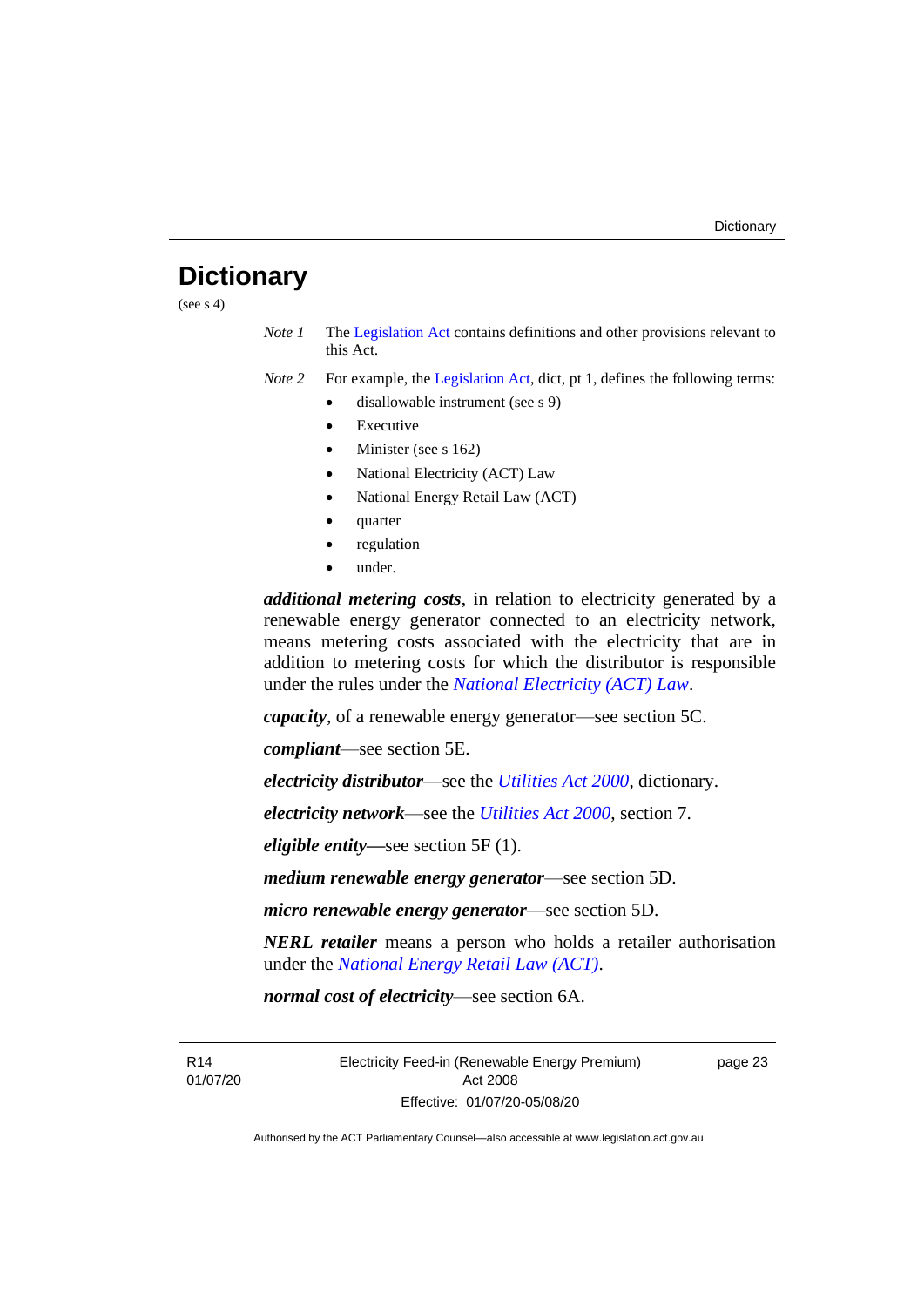*premium rate*, for electricity supplied from a renewable energy generator to an electricity distributor's network, means the premium rate determined under section 10 for the first financial year in which both—

- (a) the generator is connected to the network to enable electricity generated by the generator to be supplied to the network; and
- (b) the eligible entity for the generator makes the application for payment mentioned in section 6 (3).

*renewable energy generator*—see section 5B.

*renewable energy source*—see section 5B.

*reporting entity*—see section 11B (3).

*required information*—see section 11B (1).

page 24 Electricity Feed-in (Renewable Energy Premium) Act 2008 Effective: 01/07/20-05/08/20

R14 01/07/20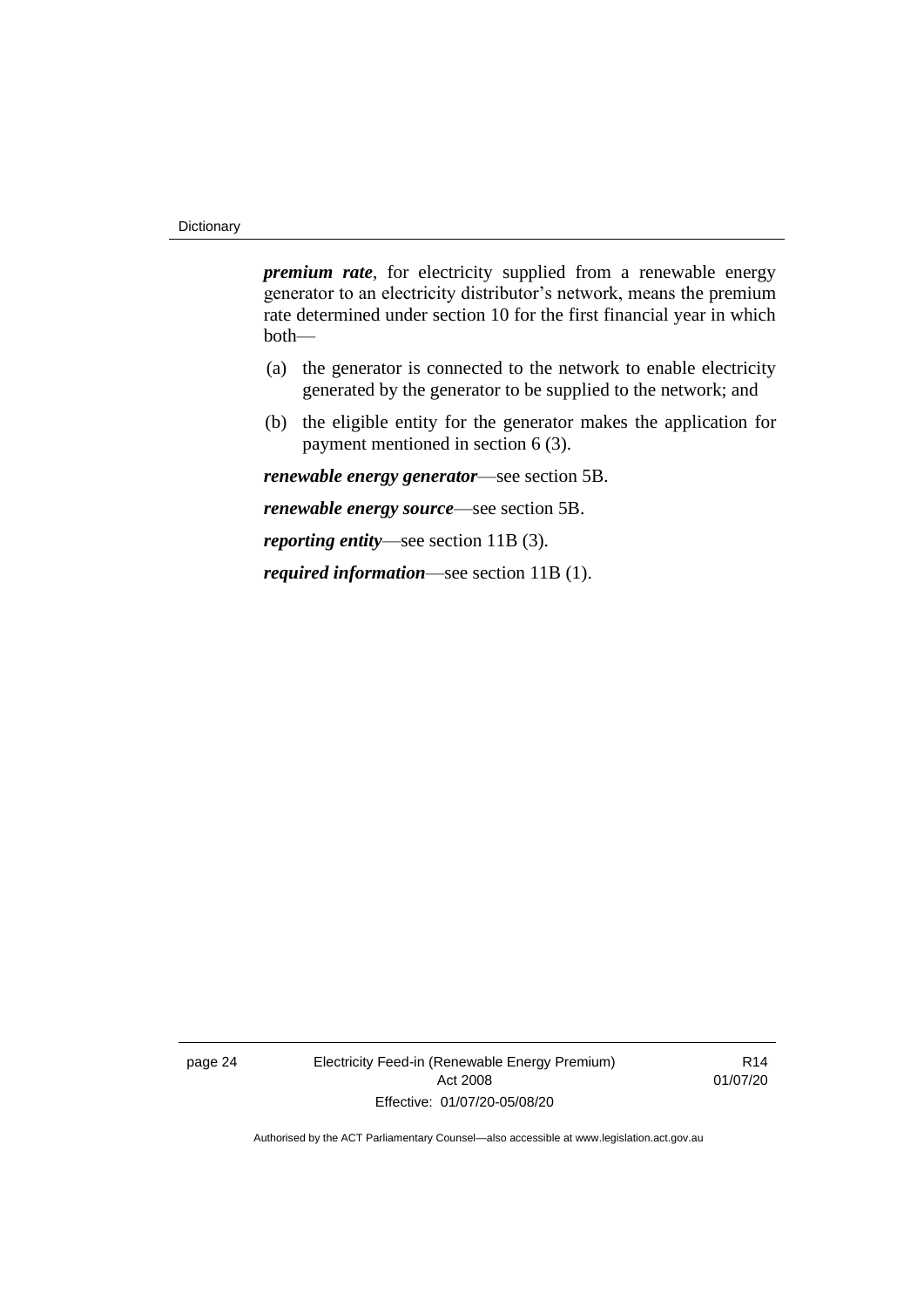### <span id="page-30-1"></span><span id="page-30-0"></span>**Endnotes**

#### **1 About the endnotes**

Amending and modifying laws are annotated in the legislation history and the amendment history. Current modifications are not included in the republished law but are set out in the endnotes.

Not all editorial amendments made under the *[Legislation Act 2001](http://www.legislation.act.gov.au/a/2001-14)*, part 11.3 are annotated in the amendment history. Full details of any amendments can be obtained from the Parliamentary Counsel's Office.

Uncommenced amending laws are not included in the republished law. The details of these laws are underlined in the legislation history. Uncommenced expiries are underlined in the legislation history and amendment history.

If all the provisions of the law have been renumbered, a table of renumbered provisions gives details of previous and current numbering.

The endnotes also include a table of earlier republications.

| $A = Act$<br>$AF =$ Approved form<br>$am = amended$<br>$amdt = amendment$     | $NI =$ Notifiable instrument<br>$o = order$<br>$om = omitted/repealed$<br>$ord = ordinance$ |
|-------------------------------------------------------------------------------|---------------------------------------------------------------------------------------------|
| $AR = Assembly resolution$                                                    | $orig = original$                                                                           |
| $ch = chapter$                                                                | par = paragraph/subparagraph                                                                |
| $CN =$ Commencement notice                                                    | $pres = present$                                                                            |
| $def = definition$                                                            | $prev = previous$                                                                           |
| $DI = Disallowable instrument$                                                | $(\text{prev}) = \text{previously}$                                                         |
| $dict = dictionary$                                                           | $pt = part$                                                                                 |
| disallowed = disallowed by the Legislative                                    | $r = rule/subrule$                                                                          |
| Assembly                                                                      | $reloc = relocated$                                                                         |
| $div = division$                                                              | $remum = renumbered$                                                                        |
| $exp = expires/expired$                                                       | $R[X]$ = Republication No                                                                   |
| $Gaz = gazette$                                                               | $RI = reissue$                                                                              |
| $hdg =$ heading                                                               | $s = section/subsection$                                                                    |
| $IA = Interpretation Act 1967$                                                | $sch = schedule$                                                                            |
| $ins = inserted/added$                                                        | $sdiv = subdivision$                                                                        |
| $LA =$ Legislation Act 2001                                                   | $SL = Subordinate$ law                                                                      |
| $LR =$ legislation register                                                   | $sub =$ substituted                                                                         |
| $LRA =$ Legislation (Republication) Act 1996<br>$mod = modified/modification$ | $underlining = whole or part not commenced$<br>or to be expired                             |
|                                                                               |                                                                                             |

#### <span id="page-30-2"></span>**2 Abbreviation key**

R14 01/07/20 Electricity Feed-in (Renewable Energy Premium) Act 2008 Effective: 01/07/20-05/08/20

page 25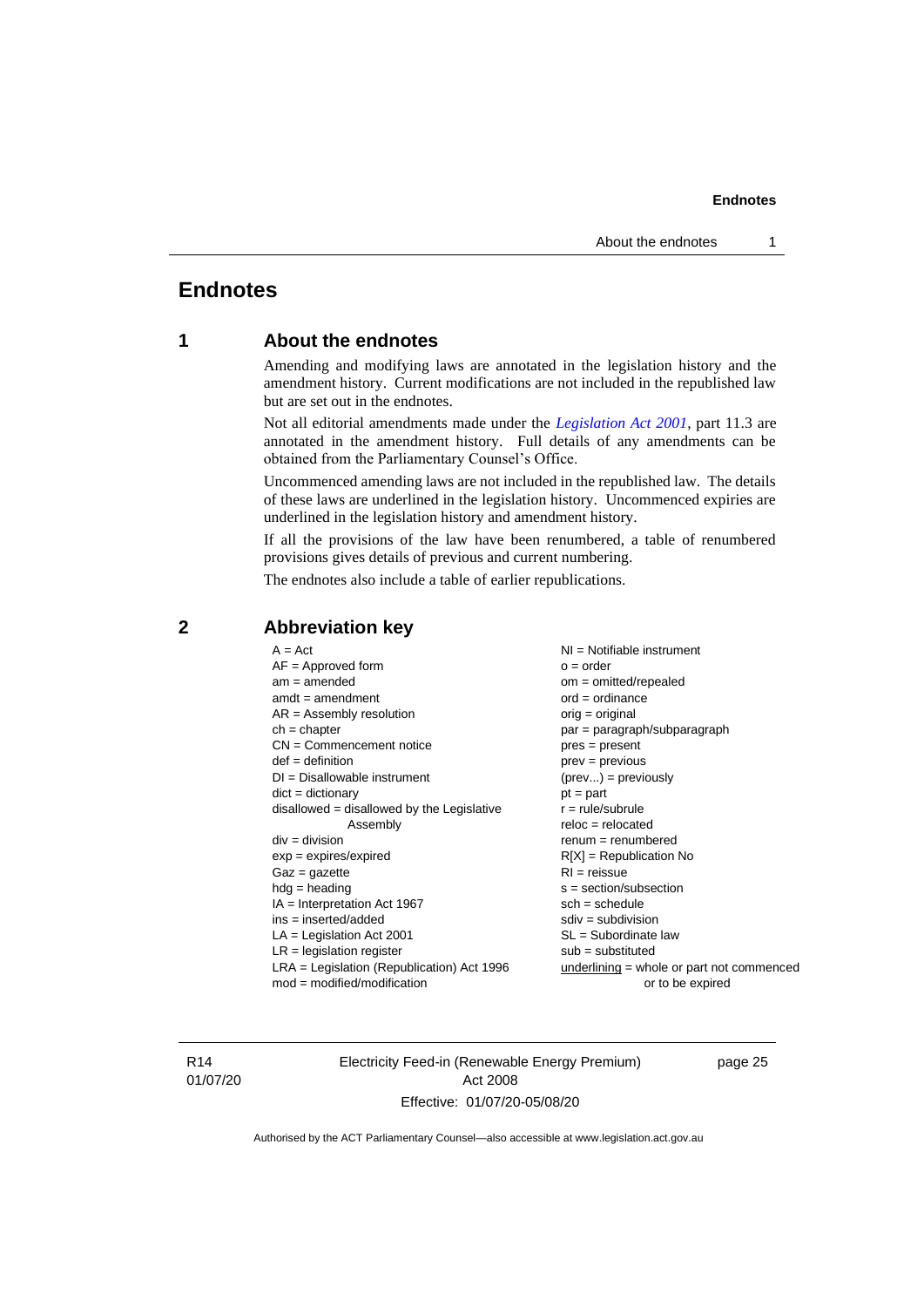3 Legislation history

#### <span id="page-31-0"></span>**3 Legislation history**

#### **Electricity Feed-in (Renewable Energy Premium) Act 2008 A2008-21** notified LR 9 July 2008

s 1, s 2 commenced 9 July 2008 (LA s 75 (1))

remainder commenced 1 March 2009 (s 2 and [CN2009-5\)](http://www.legislation.act.gov.au/cn/2009-5/default.asp)

as amended by

#### **[Electricity Feed-in \(Renewable Energy Premium\) Amendment](http://www.legislation.act.gov.au/a/2009-8)  Act [2009](http://www.legislation.act.gov.au/a/2009-8) A2009-8**

notified LR 2 March 2009

s 1, s 2 taken to have commenced 1 March 2009 (LA s 75 (2)) remainder taken to have commenced 1 March 2009 (s 2 and see A2008-21)

#### **[Electricity Feed-in \(Renewable Energy Premium\) Amendment](http://www.legislation.act.gov.au/a/2011-6)  Act [2011](http://www.legislation.act.gov.au/a/2011-6) A2011-6**

notified LR 24 February 2011 s 1, s 2 commenced 24 February 2011 (LA s 75 (1)) remainder commenced 7 March 2011 (s 2 and [CN2011-3\)](http://www.legislation.act.gov.au/cn/2011-3/default.asp)

#### **[Electricity Feed-in \(Renewable Energy Premium\) Amendment](http://www.legislation.act.gov.au/a/2011-25)  Act [2011 \(No 2\)](http://www.legislation.act.gov.au/a/2011-25) A2011-25**

notified LR 11 July 2011 s 1, s 2 commenced 11 July 2011 (LA s 75 (1)) remainder commenced 12 July 2011 (s 2)

#### **[Statute Law Amendment Act 2011 \(No](http://www.legislation.act.gov.au/a/2011-52) 3) A2011-52 sch 3 pt 3.21**

notified LR 28 November 2011 s 1, s 2 commenced 28 November 2011 (LA s 75 (1)) sch 3 pt 3.21 commenced 12 December 2011 (s 2)

#### **[National Energy Retail Law \(Consequential Amendments\) Act 2012](http://www.legislation.act.gov.au/a/2012-32) A2012-32 pt 3**

notified LR 14 June 2012 s 1, s 2 commenced 14 June 2012 (LA s 75 (1)) pt 3 commenced 1 July 2012 (s 2 (1) and see [National Energy Retail](http://www.legislation.act.gov.au/a/2012-31)  [Law \(ACT\) Act](http://www.legislation.act.gov.au/a/2012-31) 2012 A2012-31, s 2 (1) and [CN2012-12\)](http://www.legislation.act.gov.au/cn/2012-12/default.asp)

page 26 Electricity Feed-in (Renewable Energy Premium) Act 2008 Effective: 01/07/20-05/08/20

R14 01/07/20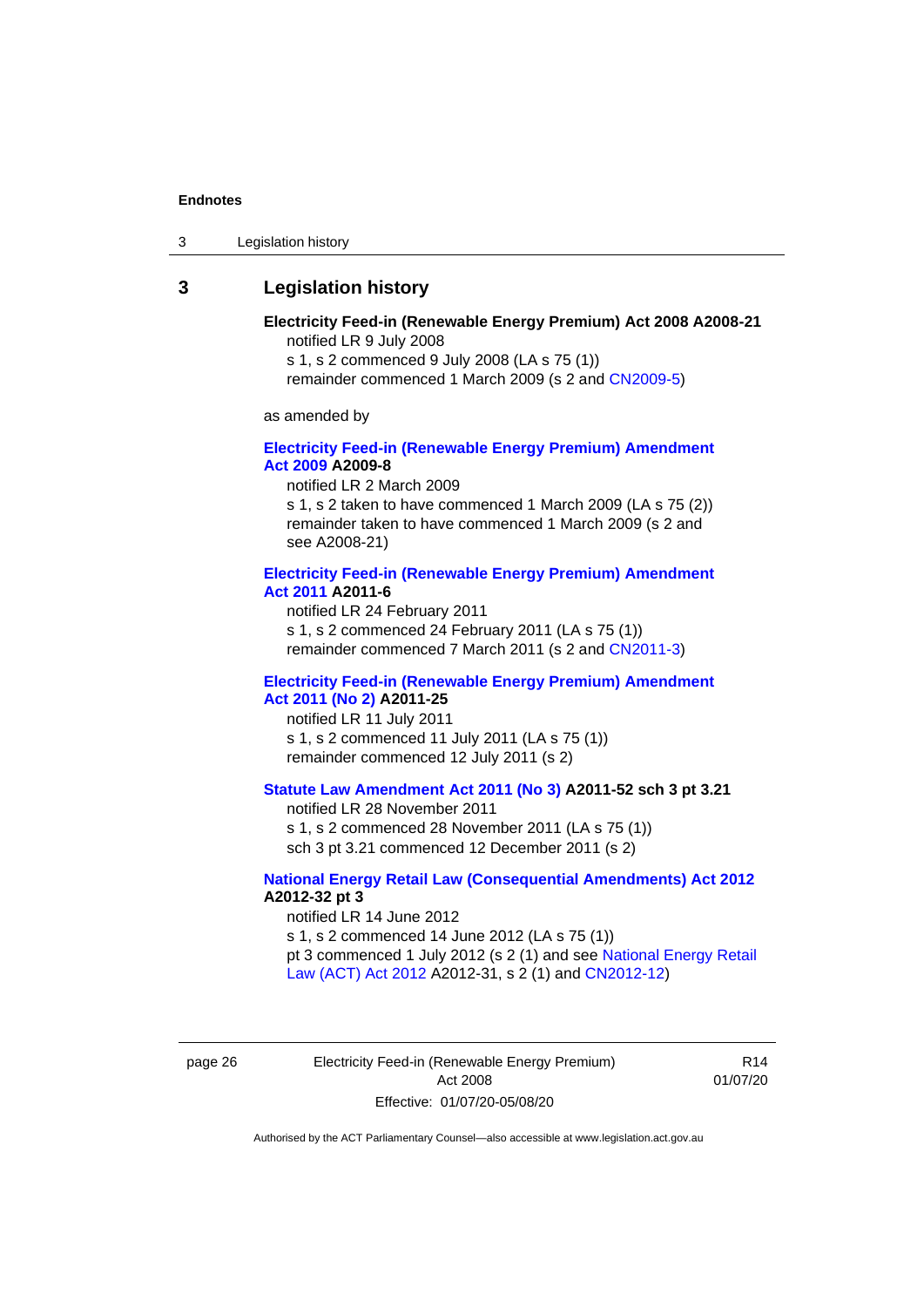#### **[Training and Tertiary Education Amendment Act 2014](http://www.legislation.act.gov.au/a/2014-48) A2014-48 sch 1 pt 1.9**

notified LR 6 November 2014

s 1, s 2 commenced 6 November 2014 (LA s 75 (1))

sch 1 pt 1.9 commenced 20 November 2014 (s 2)

#### **[Dangerous Substances \(Loose-fill Asbestos Eradication\) Legislation](http://www.legislation.act.gov.au/a/2015-6/default.asp)  [Amendment](http://www.legislation.act.gov.au/a/2015-6/default.asp) Act 2015 A2015-6 sch 1 pt 1.4**

notified LR 31 March 2015

s 1, s 2 commenced 31 March 2015 (LA s 75 (1))

sch 1 pt 1.4 commenced 17 April 2015 (s 2 and [CN2015-6\)](http://www.legislation.act.gov.au/cn/2015-6/default.asp)

#### **[Electricity Feed-in Tariff Schemes Legislation Amendment Act 2015](http://www.legislation.act.gov.au/a/2015-20/default.asp) A2015-20 pt 3**

notified LR 15 June 2015 s 1, s 2 commenced 15 June 2015 (LA s 75 (1)) pt 3 commenced 16 June 2015 (s 2)

#### **[Building \(Loose-fill Asbestos Eradication\) Legislation Amendment](http://www.legislation.act.gov.au/a/2015-42/default.asp)  [Act 2015](http://www.legislation.act.gov.au/a/2015-42/default.asp) A2015-42 pt 7**

notified LR 5 November 2015

s 1, s 2 commenced 5 November 2015 (LA s 75 (1))

pt 7 commenced 13 November 2015 (s 2 (1) and [CN2015-21\)](http://www.legislation.act.gov.au/cn/2015-21/default.asp)

#### **[Planning, Building and Environment Legislation Amendment Act](http://www.legislation.act.gov.au/a/2016-2/default.asp)  [2016](http://www.legislation.act.gov.au/a/2016-2/default.asp) A2016-2 pt 3**

notified LR 23 February 2016 s 1, s 2 commenced 23 February 2016 (LA s 75 (1)) pt 3 commenced 24 February 2016 (s 2)

#### **[Co-operatives National Law \(ACT\) Act 2017](http://www.legislation.act.gov.au/a/2017-8/default.asp) A2017-8 sch 2 pt 2.2**

notified LR 4 April 2017 s 1, s 2 commenced 4 April 2017 (LA s 75 (1)) sch 2 pt 2.2 commenced 1 May 2017 (s 2)

#### **[Planning, Building and Environment Legislation Amendment](http://www.legislation.act.gov.au/a/2017-20/default.asp)  Act 2017 [\(No 2\)](http://www.legislation.act.gov.au/a/2017-20/default.asp) A2017-20 pt 4**

notified LR 15 June 2017

s 1, s 2 commenced 15 June 2017 (LA s 75 (1))

pt 4 commenced 16 June 2017 (s 2)

R14 01/07/20 Electricity Feed-in (Renewable Energy Premium) Act 2008 Effective: 01/07/20-05/08/20

page 27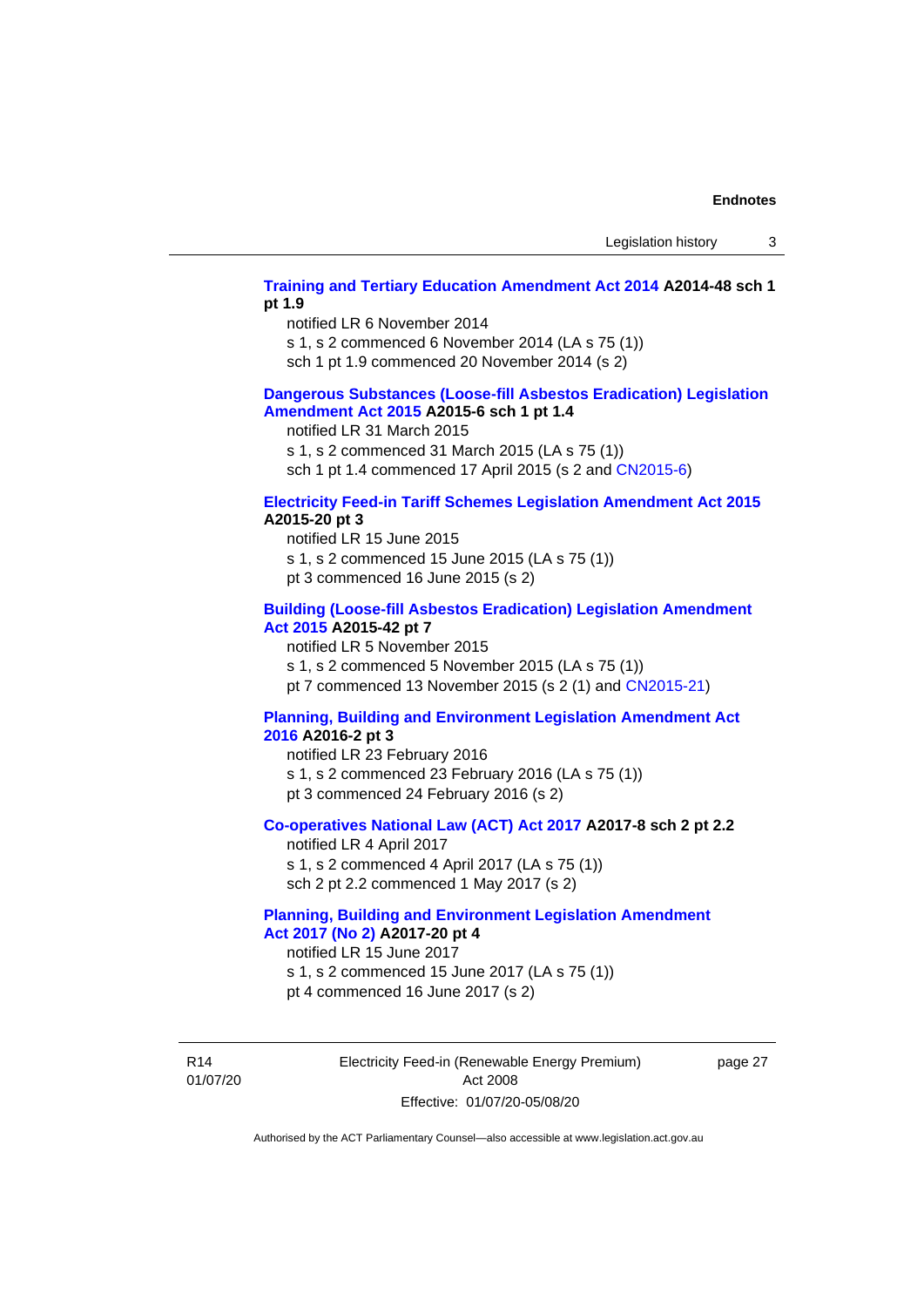3 Legislation history

**[Loose-fill Asbestos Legislation Amendment Act 2020](http://www.legislation.act.gov.au/a/2020-20/default.asp) A2020-20 sch 1 pt 1.5** notified LR 27 May 2020

s 1, s 2 commenced 27 May 2020 (LA s 75 (1)) sch 1 pt 1.5 commenced 1 July 2020 (s 2)

page 28 Electricity Feed-in (Renewable Energy Premium) Act 2008 Effective: 01/07/20-05/08/20

R14 01/07/20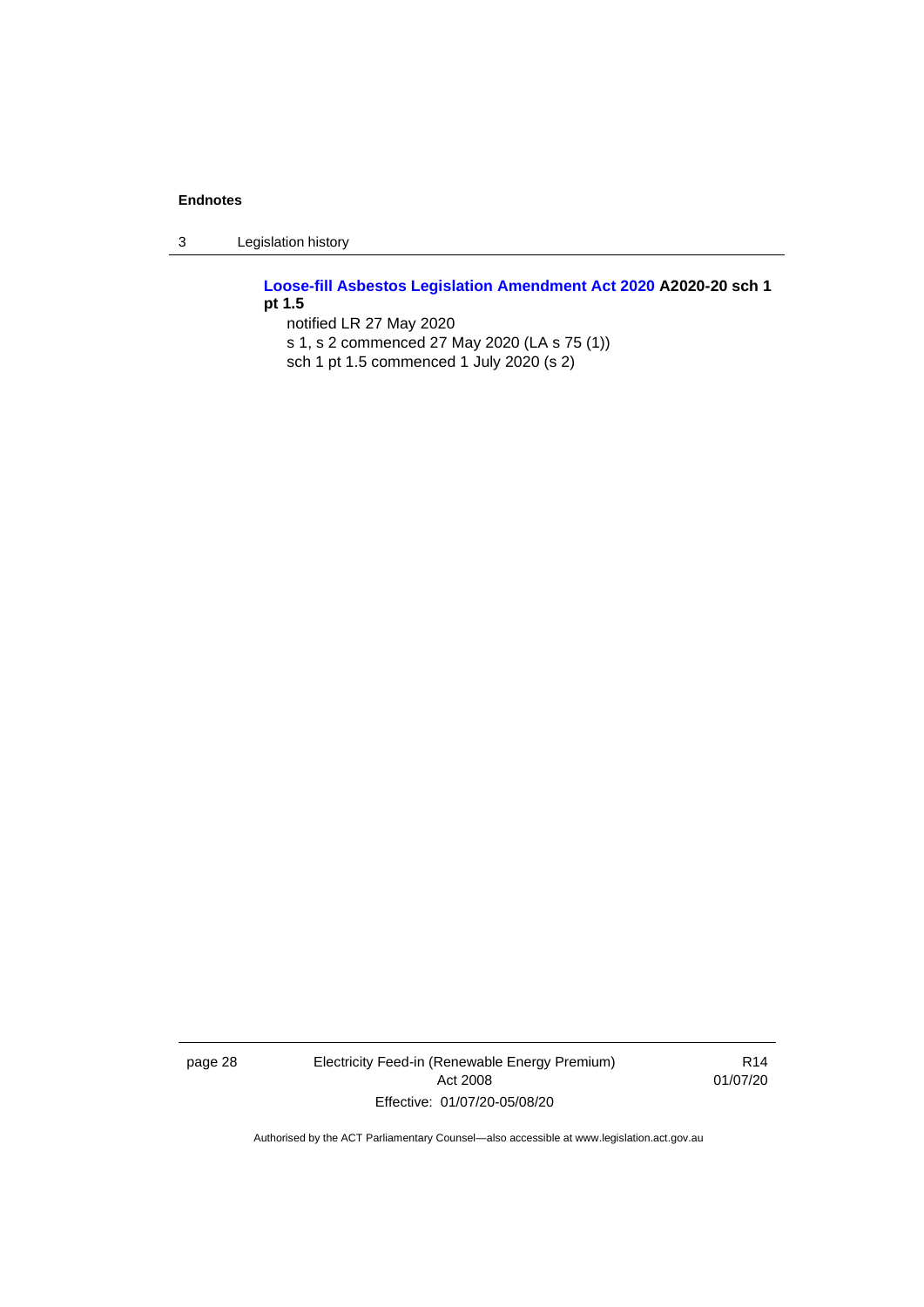Amendment history 4

#### <span id="page-34-0"></span>**4 Amendment history Commencement** s 2 om LA s 89 (4) **Objects of Act** s 3 om [A2009-8](http://www.legislation.act.gov.au/a/2009-8) s 4 **Offences against Act—application of Criminal Code etc**<br>s 5AA ins A2015-20 s 11 ins [A2015-20](http://www.legislation.act.gov.au/a/2015-20) s 11 **Objects and important concepts** pt 1A hdg ins [A2009-8](http://www.legislation.act.gov.au/a/2009-8) s 5 **Objects of Act** s 5A ins [A2009-8](http://www.legislation.act.gov.au/a/2009-8) s 5 **Meaning of** *renewable energy generator* **and** *renewable energy source* s 5B ins [A2009-8](http://www.legislation.act.gov.au/a/2009-8) s 5 sub [A2011-6](http://www.legislation.act.gov.au/a/2011-6) s 4 am [A2015-20](http://www.legislation.act.gov.au/a/2015-20) s 12 **Meaning of** *capacity* s 5C ins [A2009-8](http://www.legislation.act.gov.au/a/2009-8) s 5 sub [A2011-6](http://www.legislation.act.gov.au/a/2011-6) s 4 **Meaning of** *medium renewable energy generator* **and** *micro renewable energy generator* ins [A2009-8](http://www.legislation.act.gov.au/a/2009-8) s 5 sub [A2011-6](http://www.legislation.act.gov.au/a/2011-6) s 4 **Meaning of** *compliant* s 5E ins [A2011-6](http://www.legislation.act.gov.au/a/2011-6) s 4 am [A2011-25](http://www.legislation.act.gov.au/a/2011-25) s 4[; A2015-20](http://www.legislation.act.gov.au/a/2015-20) s 13; [A2017-20](http://www.legislation.act.gov.au/a/2017-20/default.asp) s 10, s 11 **Meaning of** *eligible entity* s 5F ins [A2011-6](http://www.legislation.act.gov.au/a/2011-6) s 4 am [A2011-52](http://www.legislation.act.gov.au/a/2011-52) amdt 3.74[; A2012-32](http://www.legislation.act.gov.au/a/2012-32) s 6, s 7; [A2014-48](http://www.legislation.act.gov.au/a/2014-48) amdt 1.18, amdt 1.19; [A2017-8](http://www.legislation.act.gov.au/a/2017-8/default.asp) amdt 2.2; amdt 2.3

**Feed-in from renewable energy generators to electricity network** s 6 **am [A2009-8](http://www.legislation.act.gov.au/a/2009-8)** ss 6-8; ss renum R1 (RI) LA; [A2011-6](http://www.legislation.act.gov.au/a/2011-6) s 5; [A2012-32](http://www.legislation.act.gov.au/a/2012-32) ss 8-10

**What is the** *normal cost of electricity***?** s 6A ins [A2009-8](http://www.legislation.act.gov.au/a/2009-8) s 9 **Utility service**

s 7 sub [A2012-32](http://www.legislation.act.gov.au/a/2012-32) s 11

R14 01/07/20 Electricity Feed-in (Renewable Energy Premium) Act 2008 Effective: 01/07/20-05/08/20

page 29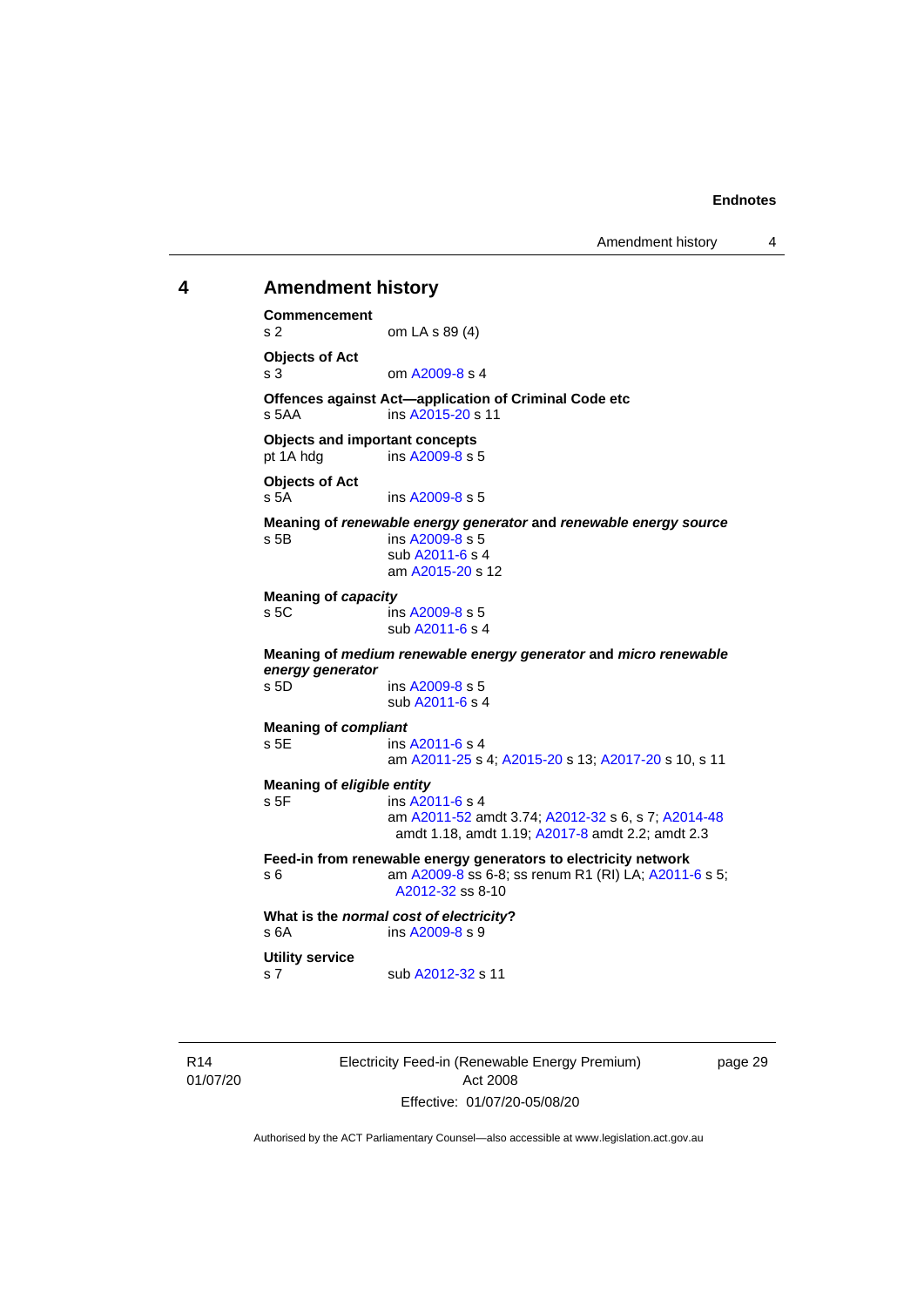```
4 Amendment history
Payment for electricity from renewable energy generators
 A2009-8 s 10
                 am A2011-6 ss 6-8; A2011-25 s 5, s 6
Recovery of cost of renewable energy premium
s 8A ins A2009-8 s 11
                 am A2011-6 s 9; A2012-32 s 12
Determination of premium rate
s 10 am A2009-8 ss 12-15; pars renum R1 (RI) LA; A2011-6
                  ss 10-12; ss renum R2 LA; A2012-32 s 13; A2015-20 s 14
Premium rate—20 years
s 11 am A2009-8 s 16; A2011-6 s 13; A2015-6 amdt 1.11; 
                  A2015-42 s 27, s 28; A2020-20 amdt 1.14, amdt 1.15
Reporting
pt 3A hdg ins A2011-25 s 7
Report by Minister
 A2011-25 s 7
                 sub A2015-20 s 15
Electricity distributors to give information to Minister
s 11B ins A2011-25 s 7
                 sub A2015-20 s 15
Audit of information given to Minister
s 11C ins A2015-20 s 15
Regulation-making power
s 12 am A2015-20 s 16
Transitional—Planning, Building and Environment Legislation Amendment 
Act 2016
pt 10 hdg ins A2016-2 s 5
                 exp 24 February 2016 (s 31)
Effect of Electricity Feed-in (Renewable Energy Premium) Rate 
Determination 2011 (No 1)
                 ins A2016-2 s 5
                 exp 24 February 2016 (s 31)
Expiry—pt 10
s 31 ins A2016-2 s 5
                 exp 24 February 2016 (s 31)
```
page 30 Electricity Feed-in (Renewable Energy Premium) Act 2008 Effective: 01/07/20-05/08/20

R14 01/07/20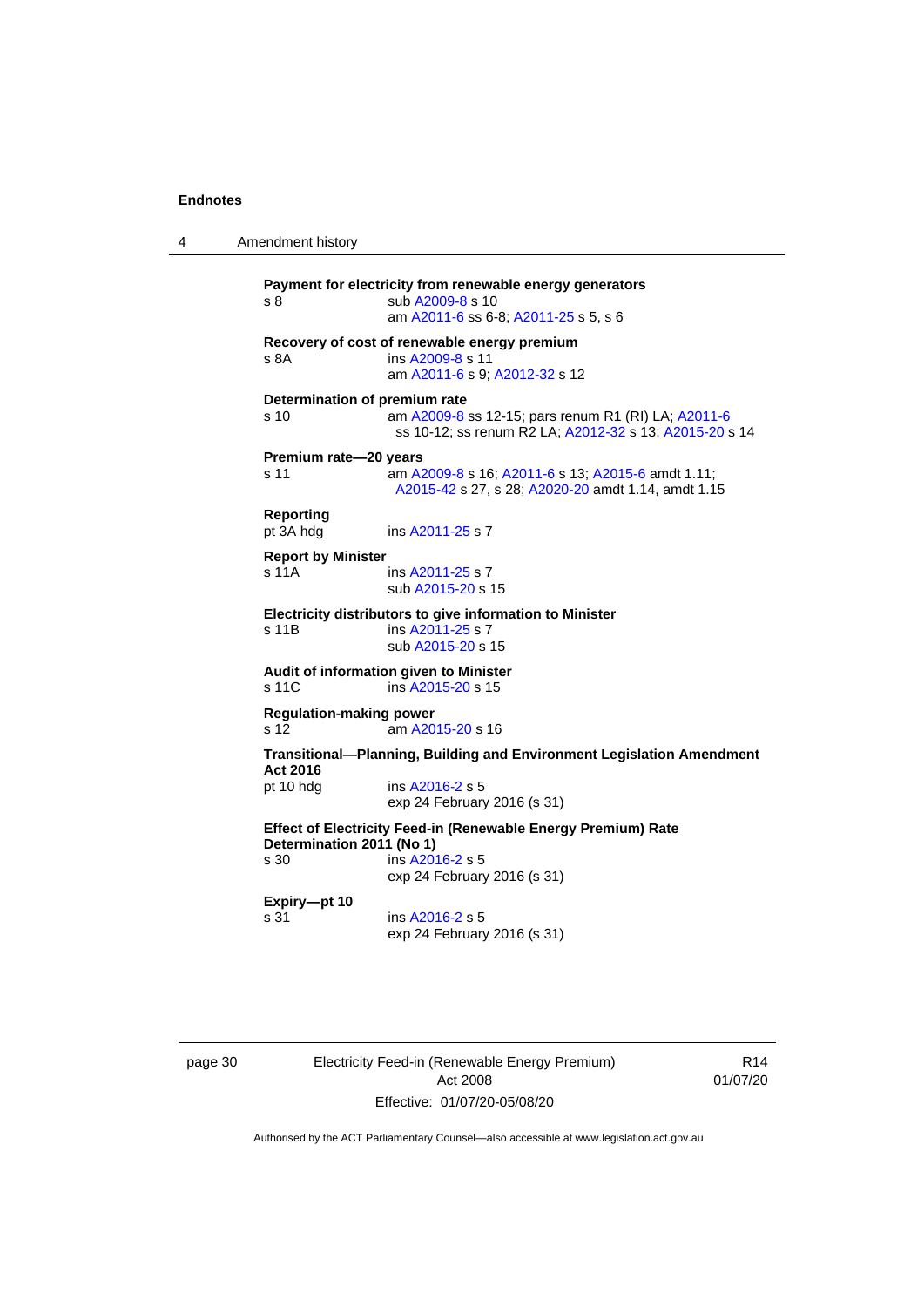#### **Dictionary** dict am [A2009-8](http://www.legislation.act.gov.au/a/2009-8) s 17[; A2011-52](http://www.legislation.act.gov.au/a/2011-52) amdt 3.75; [A2012-32](http://www.legislation.act.gov.au/a/2012-32) s 14 def *capacity* in[s A2011-6](http://www.legislation.act.gov.au/a/2011-6) s 14 def *compliant* ins [A2011-6](http://www.legislation.act.gov.au/a/2011-6) s 14 def *customer* om [A2011-52](http://www.legislation.act.gov.au/a/2011-52) amdt 3.76 def *electricity supplier* om [A2012-32](http://www.legislation.act.gov.au/a/2012-32) s 15 def *eligible entity* ins [A2011-52](http://www.legislation.act.gov.au/a/2011-52) amdt 3.77 def *medium renewable energy generator* in[s A2011-6](http://www.legislation.act.gov.au/a/2011-6) s 14 def *micro renewable energy generator* in[s A2011-6](http://www.legislation.act.gov.au/a/2011-6) s 14 def *National Electricity (ACT) Law* in[s A2009-8](http://www.legislation.act.gov.au/a/2009-8) s 18 om [A2011-52](http://www.legislation.act.gov.au/a/2011-52) amdt 3.78 def *National Electricity (ACT) Regulations* in[s A2009-8](http://www.legislation.act.gov.au/a/2009-8) s 18 om [A2011-6](http://www.legislation.act.gov.au/a/2011-6) s 15 def *NEL compliant* in[s A2009-8](http://www.legislation.act.gov.au/a/2009-8) s 18 om [A2011-6](http://www.legislation.act.gov.au/a/2011-6) s 15 def *NERL retailer* in[s A2012-32](http://www.legislation.act.gov.au/a/2012-32) s 16 def *normal cost of electricity* ins [A2009-8](http://www.legislation.act.gov.au/a/2009-8) s 18 def *occupier* om [A2011-52](http://www.legislation.act.gov.au/a/2011-52) amdt 3.78 def *premium rate* su[b A2009-8](http://www.legislation.act.gov.au/a/2009-8) s 19 am [A2011-6](http://www.legislation.act.gov.au/a/2011-6) s 16 def *renewable energy generator* ins [A2009-8](http://www.legislation.act.gov.au/a/2009-8) s 19 sub [A2011-6](http://www.legislation.act.gov.au/a/2011-6) s 17 def *renewable energy source* su[b A2009-8](http://www.legislation.act.gov.au/a/2009-8) s 19 sub [A2011-6](http://www.legislation.act.gov.au/a/2011-6) s 17 def *reporting entity* in[s A2015-20](http://www.legislation.act.gov.au/a/2015-20) s 17 def *required information* in[s A2015-20](http://www.legislation.act.gov.au/a/2015-20) s 17 def *transition franchise tariff retail price* o[m A2011-6](http://www.legislation.act.gov.au/a/2011-6) s 18 def *utility* o[m A2012-32](http://www.legislation.act.gov.au/a/2012-32) s 17

Electricity Feed-in (Renewable Energy Premium) Act 2008 Effective: 01/07/20-05/08/20

page 31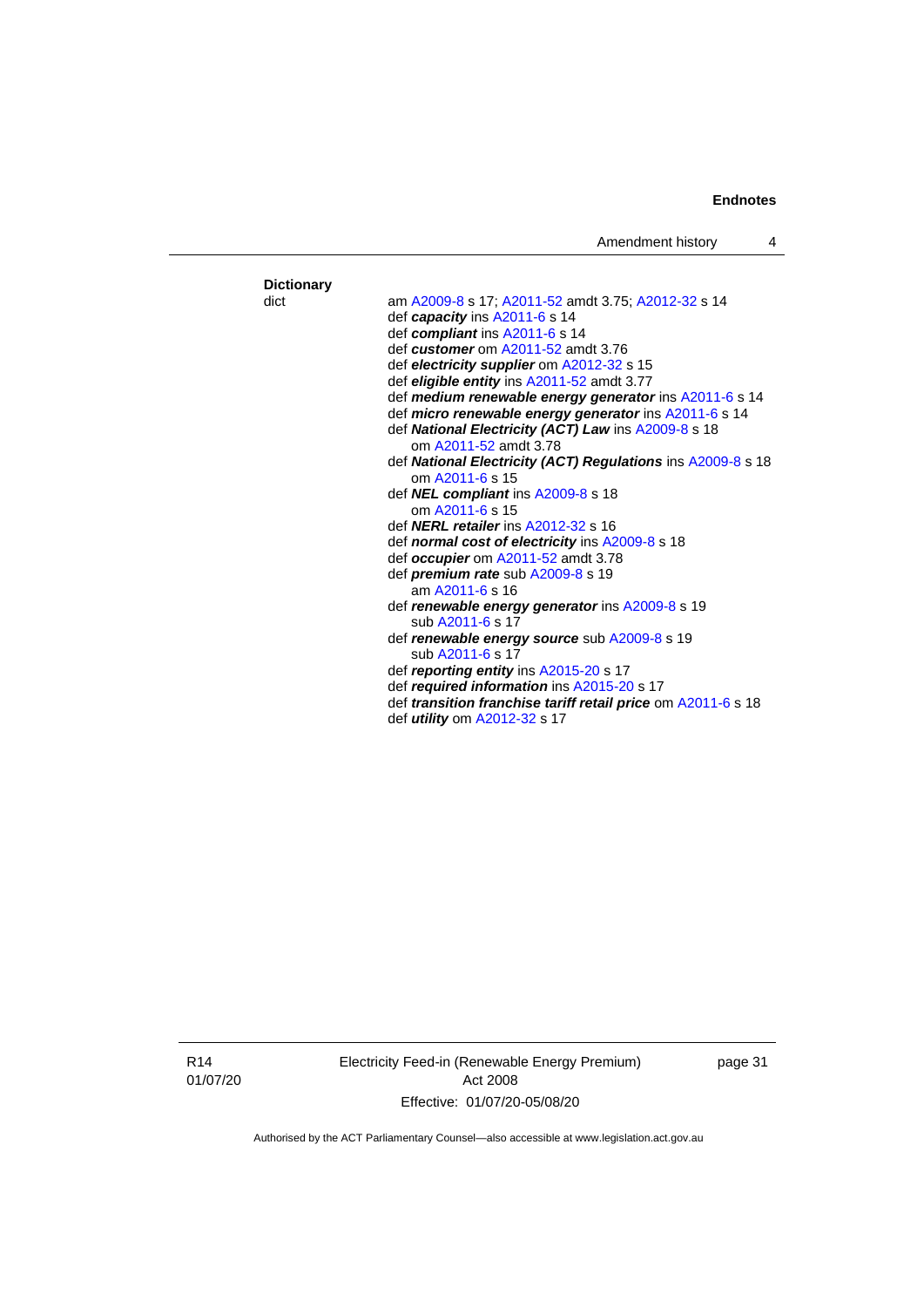5 Earlier republications

#### <span id="page-37-0"></span>**5 Earlier republications**

Some earlier republications were not numbered. The number in column 1 refers to the publication order.

Since 12 September 2001 every authorised republication has been published in electronic pdf format on the ACT legislation register. A selection of authorised republications have also been published in printed format. These republications are marked with an asterisk (\*) in column 1. Electronic and printed versions of an authorised republication are identical.

| <b>Republication</b><br>No and date | <b>Effective</b>          | Last<br>amendment<br>made by | <b>Republication</b><br>for                              |
|-------------------------------------|---------------------------|------------------------------|----------------------------------------------------------|
| R <sub>1</sub><br>1 Mar 2009        | 1 Mar 2009<br>6 Mar 2011  | not amended                  | new Act                                                  |
| R1 (RI)<br>2 Mar 2009               | 1 Mar 2009-<br>6 Mar 2011 | A2009-8                      | reissue for<br>retrospective<br>amendments by<br>A2009-8 |
| R <sub>2</sub>                      | 7 Mar 2011-               | A2011-6                      | amendments by                                            |
| 7 Mar 2011                          | 11 July 2011              |                              | A2011-6                                                  |
| R <sub>3</sub>                      | 12 July 2011-             | A2011-25                     | amendments by                                            |
| 12 July 2011                        | 11 Dec 2011               |                              | A2011-25                                                 |
| R4                                  | 12 Dec 2011-              | A2011-52                     | amendments by                                            |
| 12 Dec 2011                         | 30 June 2012              |                              | A2011-52                                                 |
| R <sub>5</sub>                      | 1 July 2012-              | A2012-32                     | amendments by                                            |
| 1 July 2012                         | 19 Nov 2014               |                              | A2012-32                                                 |
| R <sub>6</sub>                      | 20 Nov 2014-              | A2014-48                     | amendments by                                            |
| 20 Nov 2014                         | 16 Apr 2015               |                              | A2014-48                                                 |
| R7                                  | 17 Apr 2015-              | A2015-6                      | amendments by                                            |
| 17 Apr 2015                         | 15 June 2015              |                              | A2015-6                                                  |
| R8                                  | 16 June 2015-             | A2015-20                     | amendments by                                            |
| 16 June 2015                        | 12 Nov 2015               |                              | A2015-20                                                 |
| R <sub>9</sub>                      | 13 Nov 2015-              | A2015-42                     | amendments by                                            |
| 13 Nov 2015                         | 23 Feb 2016               |                              | A2015-42                                                 |
| R <sub>10</sub>                     | 24 Feb 2016-              | A2016-2                      | amendments by                                            |
| 24 Feb 2016                         | 24 Feb 2016               |                              | A2016-2                                                  |

page 32 Electricity Feed-in (Renewable Energy Premium) Act 2008 Effective: 01/07/20-05/08/20

R14 01/07/20